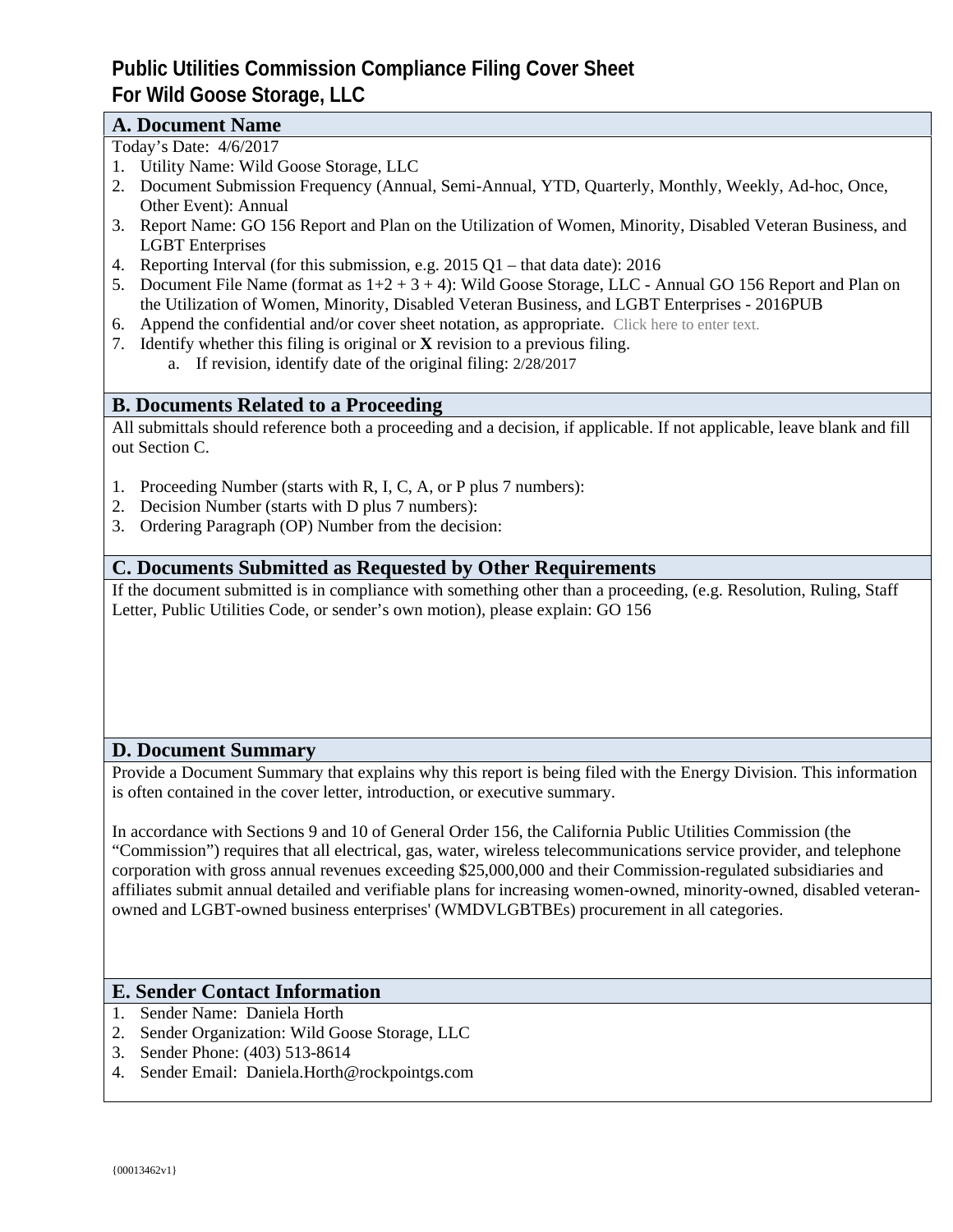# **Public Utilities Commission Compliance Filing Cover Sheet For Wild Goose Storage, LLC**

| <b>F. Confidentiality</b>                                                                                          |  |
|--------------------------------------------------------------------------------------------------------------------|--|
| . Is this document confidential? $X \text{ No } \square Y$ es                                                      |  |
| a. If Yes, provide an explanation of why confidentiality is claimed and identify the expiration of the             |  |
| confidentiality designation (e.g. Confidential until December 31, 2020.)                                           |  |
|                                                                                                                    |  |
|                                                                                                                    |  |
|                                                                                                                    |  |
| <b>G. CPUC Routing</b>                                                                                             |  |
| Energy Division's Director, Ed Randolph, requests that you not copy him on filings sent to Energy Division Central |  |
| Files. Identify below any Commission staff that were copied on the submittal of this document.                     |  |

1. Names of Commission staff that sender copied on the submittal of this Document: N/A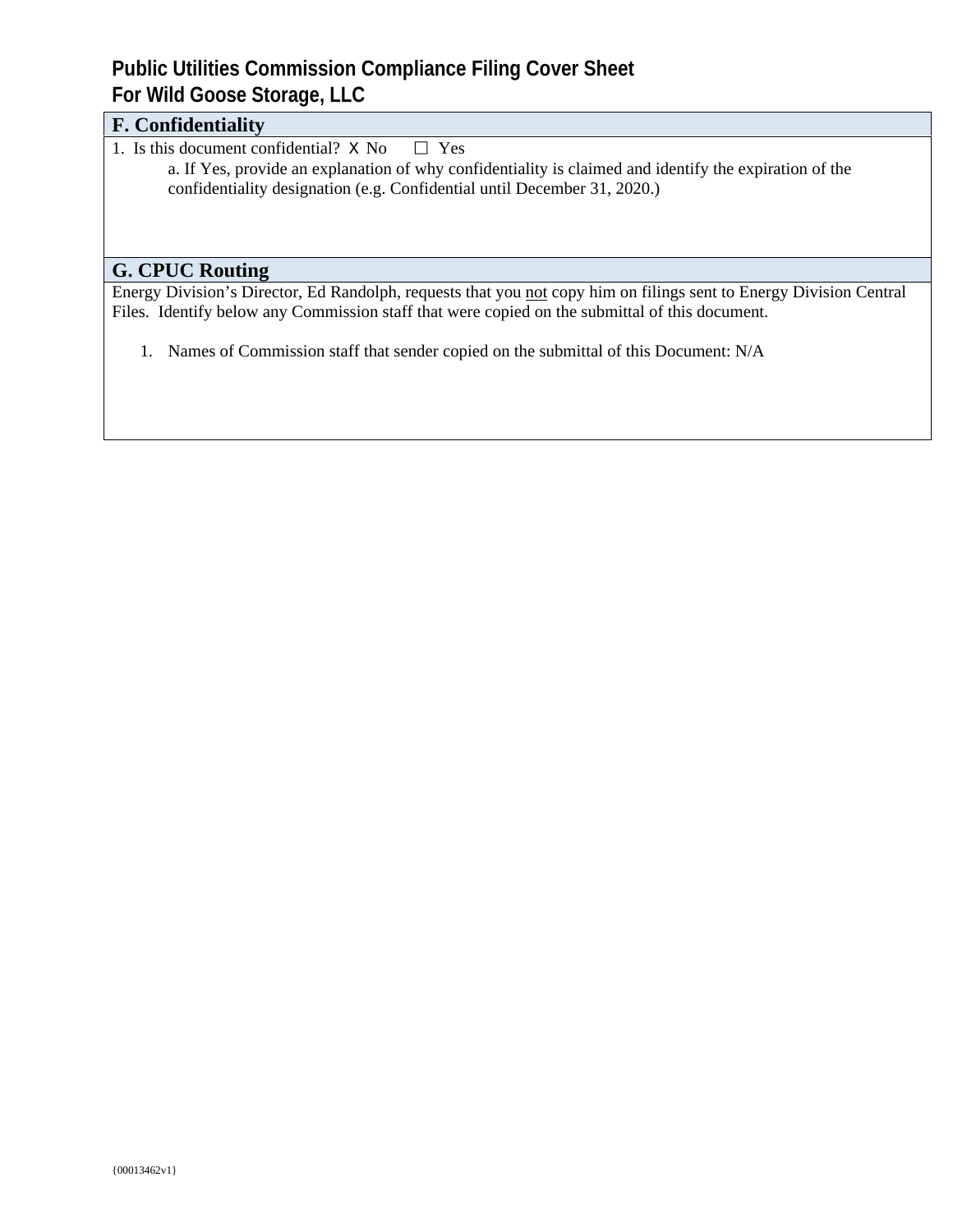| <b>WILD GOOSE STORAGE, LLC</b> | 2016<br>WMDVLGBTBE Annual Report/Annual Plan - Table of Contents                     | $G.0.$ #156     |
|--------------------------------|--------------------------------------------------------------------------------------|-----------------|
|                                |                                                                                      |                 |
| G.O. #156<br>Section           |                                                                                      | Page<br>Number  |
|                                | <b>Annual Report</b>                                                                 |                 |
| 9.1.1                          | Description of WMDVLGBTBE Program Activities During the Previous Calendar Year       |                 |
| 9.1.2                          | <b>WMDVLGBTBE Annual Results by Ethnicity</b>                                        |                 |
| 9.1.2                          | WMDVLGBTBE Direct Procurement by Product and Service Categories                      |                 |
| 9.1.2                          | WMDVLGBTBE Subcontractor Procurement by Product and Service Categories               |                 |
| 9.1.2                          | WMDVLGBTBE Procurement by Standard Industrial Categories                             |                 |
| 9.1.2                          | Number of WMDVLGBTBE Suppliers and Revenue Reported to the Clearinghouse             |                 |
| 9.1.2                          | Description of Number of WMDVLGBTBE Suppliers with California Majority Workforce     |                 |
| 9.1.3                          | WMDVLGBTBE Program Expenses                                                          |                 |
| 9.1.4                          | Description of Progress in Meeting or Exceeding Set Goals                            |                 |
| 9.1.4                          | <b>WMDVLGBTBE Results and Goals</b>                                                  |                 |
| 9.1.5                          | Description of Prime Contractor Utilization of WMDVLGBTBE Subcontractors             | 11              |
| 9.1.5                          | Summary of Prime Contractor Utilization of WMDVLGBTBE Subcontractors                 | 12              |
| 9.1.6                          | A List of WMDVLGBTBE Complaints Received and Current Status                          | 13              |
| 9.1.7                          | Description of Efforts to Recruit WMDVLGBTBE Suppliers in Low Utilization Categories | 14              |
| 9.1.11                         | <b>WMDVLGBTBE Fuel Procurement</b>                                                   | 15              |
|                                | <b>Annual Plan</b>                                                                   |                 |
| 10.1.1                         | WMDVLGBTBE Annual SHORT, MID, AND LONG-TERM Goals                                    | 16              |
| 10.1.2                         | Description of WMDVLGBTBE Planned Program Activities for the Next Calendar Year      | 17 <sup>2</sup> |
| 10.1.3                         | Plans for Recruiting WMDVLGBTBE Suppliers in Low Utilization Areas                   | 18              |
|                                | 10.1.4 Plans for Recruiting WMDVLGBTBE Suppliers Where Unavailable                   | 19              |
| 10.1.5                         | Plans for Encouraging Prime Contractors to Subcontract WMDVLGBTBE Suppliers          | 20              |
| 10.1.6                         | Plans for Complying with WMDVLGBTBE Program Guidelines                               | 21              |
|                                |                                                                                      |                 |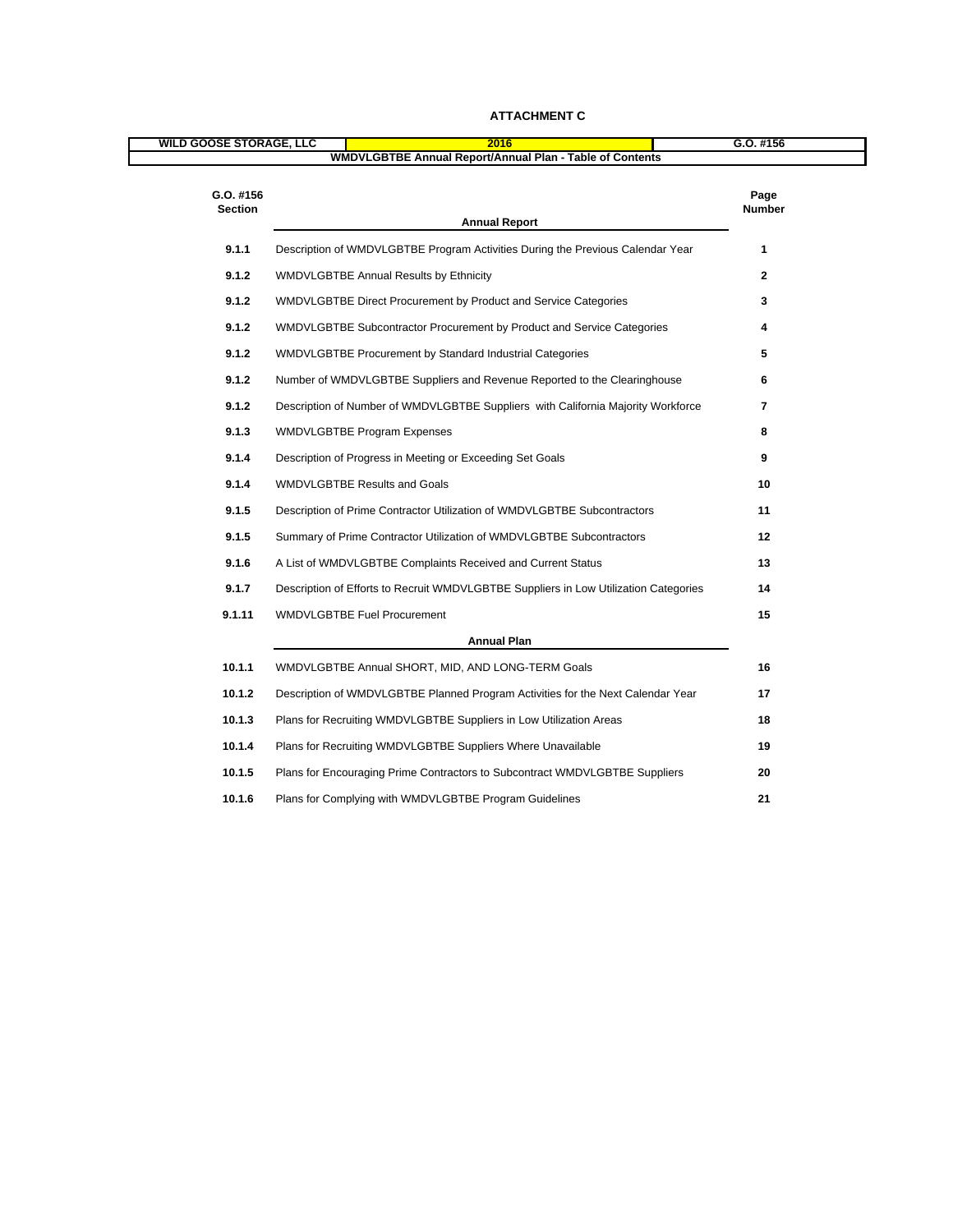### **ATTACHMENT C**

**Page 1**

**G.O. #156 Sec. 9.1.1 WILD GOOSE STORAGE, LLC Description of WMDVLGBTBE Program Activities During the Previous Calendar Year 2016**

#### **Internal Program Activities**

Wild Goose Storage LLC's (Wild Goose) Supplier Diversity program is administered jointly by the Manager of Engineering and Operations (E&O), U.S. Operations personnel, and Executive Assistant for the Corporation. The parent company for Wild Goose is Niska Gas Storage Partners LP (Niska). Niska underwent a change of ownership in July, 2016, with their new ultimate parent company becoming Brookfield Infrastructure Partners L.P. (previously was Riverstone Holdings LLC). This in turn resulted in a change to the corporate organization, and a new Vice President of Engineering and Operations. Despite the changes, the same engineering and operations staff are making the purchasing decisions as in the past, and are fully aware / engaged with the GO 156 Program. The new VP of Eng/Ops was given an overview of the program, so that he understands the importance. The facility continues to be fully committed to the development and adherence of the goals of the Supplier Diversity Program. The Manager of E&O has reviewed the Clearinghouse information in regards to utilization of minority spend.

#### **External Program Activities**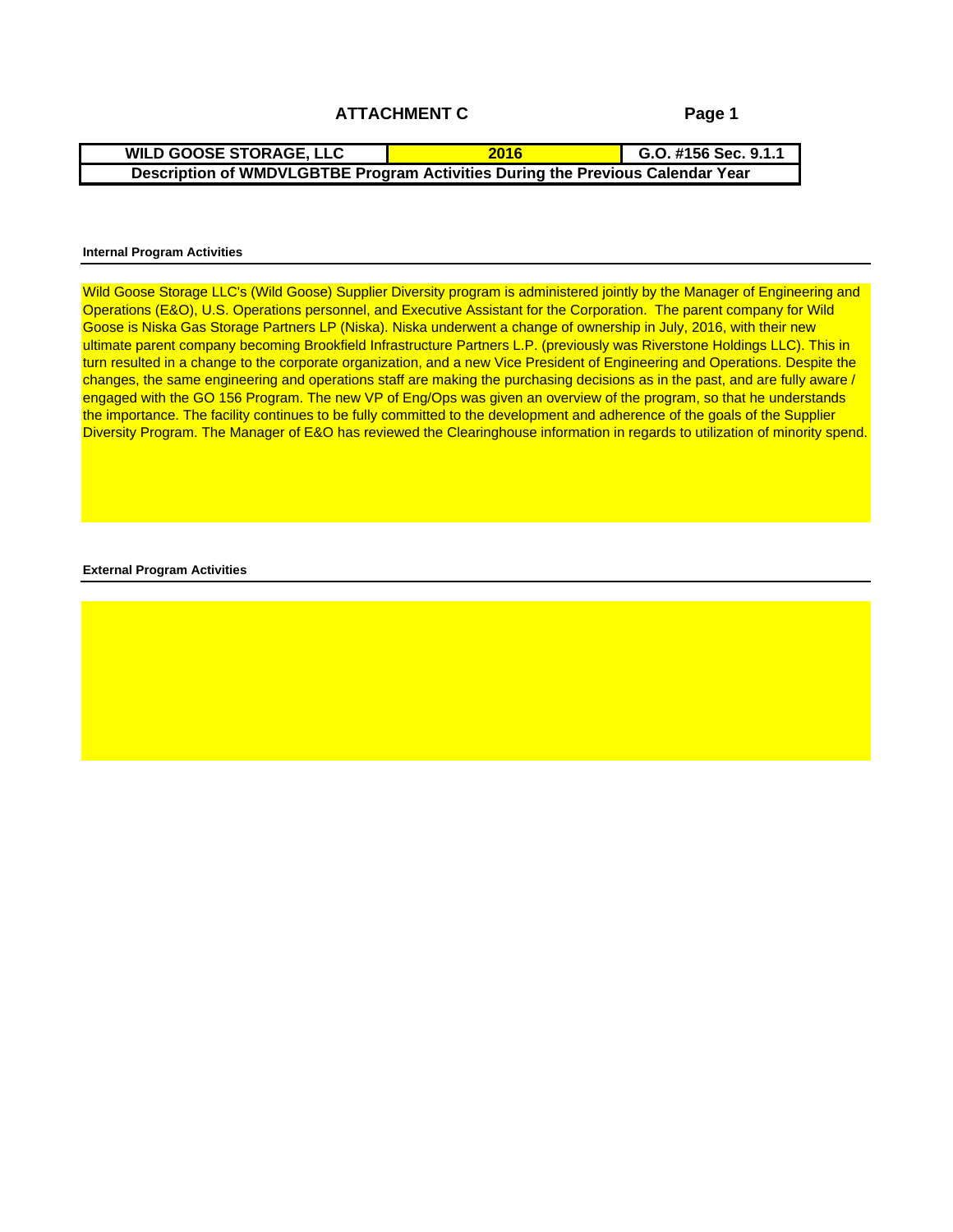| <b>WILD GOOSE STORAGE,</b> |                                                                           | ¬ #1БС .<br><b>0.0. #100 060. 9.1.2</b> |
|----------------------------|---------------------------------------------------------------------------|-----------------------------------------|
|                            | <b>WMDVLCPTPE</b><br>l Results bv Ethnicitv<br>. Annual Results '<br>DIDI |                                         |

|                                |                                                                                                                                                                                      | <b>ATTACHMENT C</b>                           |                         | Page 2                             |                                          |  |
|--------------------------------|--------------------------------------------------------------------------------------------------------------------------------------------------------------------------------------|-----------------------------------------------|-------------------------|------------------------------------|------------------------------------------|--|
| <b>WILD GOOSE STORAGE, LLC</b> |                                                                                                                                                                                      | - 20                                          |                         | G.O. #156 Sec. 9.1.2               |                                          |  |
|                                |                                                                                                                                                                                      | <b>WMDVLGBTBE Annual Results by Ethnicity</b> |                         |                                    |                                          |  |
|                                |                                                                                                                                                                                      |                                               |                         |                                    |                                          |  |
|                                |                                                                                                                                                                                      |                                               | [Year] of Report<br>Sub |                                    |                                          |  |
|                                |                                                                                                                                                                                      | <b>Direct</b>                                 |                         | Total \$                           | $\%$                                     |  |
|                                | Asian Pacific American<br>African American                                                                                                                                           |                                               |                         |                                    | በ በበ%<br>. በ በበ%                         |  |
| <u>귺</u> Minority              | Hispanic American                                                                                                                                                                    | \$59,493                                      |                         |                                    | \$59,493 2.83%                           |  |
| <b>Male</b>                    | Native American                                                                                                                                                                      |                                               |                         |                                    | 0.00%                                    |  |
|                                | <b>Total Minority Male</b>                                                                                                                                                           | \$59,493                                      |                         |                                    | \$59,493 2.83%                           |  |
|                                | Asian Pacific American                                                                                                                                                               |                                               |                         |                                    | 0.00%                                    |  |
| Minority                       | African American                                                                                                                                                                     |                                               |                         |                                    | $0.00\%$                                 |  |
| Female                         | Hispanic American                                                                                                                                                                    | − ന                                           |                         |                                    | $0.00\%$<br>-SOL<br>$\frac{1}{60}$ 0.00% |  |
|                                | Native American<br><b>Total Minority Female</b>                                                                                                                                      | - 901                                         | - ፍጠ                    |                                    | $$0 0.00\%$                              |  |
|                                |                                                                                                                                                                                      |                                               |                         |                                    |                                          |  |
|                                | Total Minority Business Enterprise (MBE)                                                                                                                                             | \$59.493                                      |                         |                                    | \$59,493 2.83%                           |  |
|                                |                                                                                                                                                                                      |                                               |                         |                                    |                                          |  |
|                                | Women Business Enterprise (WBE)                                                                                                                                                      | \$161.159                                     |                         | <u>\$161,159</u> 7.67%<br>– \$0L ⊺ |                                          |  |
|                                |                                                                                                                                                                                      |                                               |                         |                                    |                                          |  |
|                                | Lesbian, Gay, Bisexual, Transgender                                                                                                                                                  |                                               |                         |                                    | 0.00%                                    |  |
|                                | <b>Business Enterprise (LGBTBE)</b>                                                                                                                                                  |                                               |                         |                                    |                                          |  |
|                                |                                                                                                                                                                                      |                                               |                         |                                    |                                          |  |
|                                | Disabled Veteran Business<br>Enterprise (DVBE)                                                                                                                                       |                                               |                         |                                    | 0.00%                                    |  |
|                                |                                                                                                                                                                                      |                                               |                         |                                    |                                          |  |
|                                | Other $8(a)^*$                                                                                                                                                                       | - 501                                         |                         |                                    | 0.00%                                    |  |
|                                |                                                                                                                                                                                      |                                               |                         |                                    |                                          |  |
|                                | <b>TOTAL WMDVLGBTBE</b>                                                                                                                                                              | \$220,652                                     |                         |                                    | \$220,652 10.51%                         |  |
|                                |                                                                                                                                                                                      |                                               |                         |                                    |                                          |  |
| 17 Net Procurement**           | \$2,100,434                                                                                                                                                                          |                                               |                         |                                    |                                          |  |
|                                |                                                                                                                                                                                      |                                               |                         |                                    |                                          |  |
|                                | NOTE: * FIRMS CLASSIFIED AS 8(a) OF SMALL BUSINESS ADMINISTRATION INCLUDES NON-WMDVLGBTBE<br>** NET PROCUREMENT INCLUDES PURCHASE ORDER, NON-PURCHASE ORDER, AND CREDIT CARD DOLLARS |                                               |                         |                                    |                                          |  |
|                                | <b>Direct - DIRECT PROCUREMENT</b><br><b>Sub - SUBCONTRACTOR PROCUREMENT</b>                                                                                                         |                                               |                         |                                    |                                          |  |
|                                | % - PERCENTAGE OF NET PROCUREMENT                                                                                                                                                    |                                               |                         |                                    |                                          |  |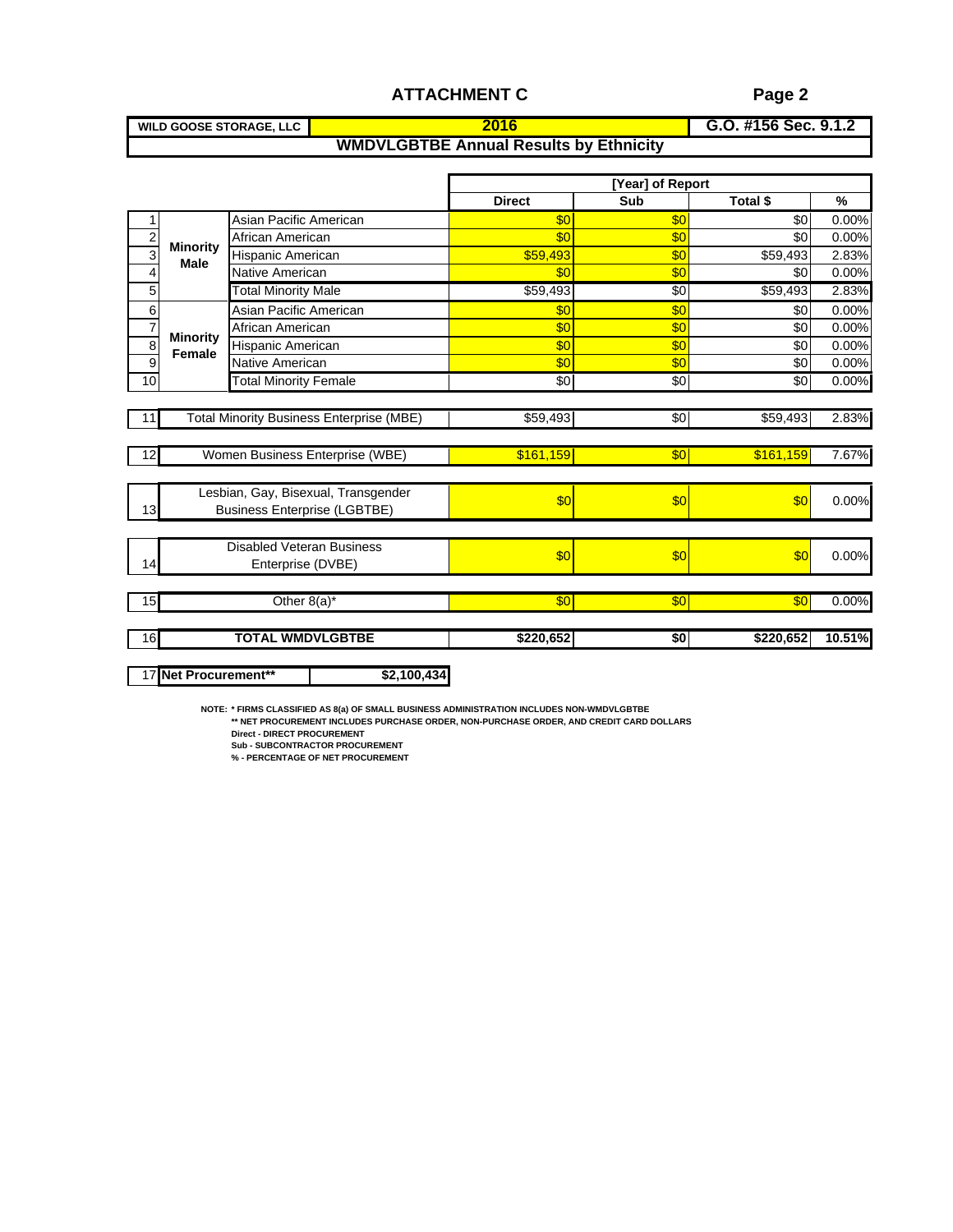#### **ATTACHMENT C**

#### **Page 3**

|       | <b>WILD GOOSE STORAGE, LLC</b> |                                                                                           |                |                 |                                                                        |                 |          | G.O. #156 Sec. 9.1.2                                      |
|-------|--------------------------------|-------------------------------------------------------------------------------------------|----------------|-----------------|------------------------------------------------------------------------|-----------------|----------|-----------------------------------------------------------|
|       |                                |                                                                                           |                |                 | <b>WMDVLGBTBE Direct Procurement by Product and Service Categories</b> |                 |          |                                                           |
|       |                                |                                                                                           |                |                 |                                                                        |                 |          |                                                           |
|       |                                |                                                                                           |                | <b>Products</b> |                                                                        | <b>Services</b> |          | Total                                                     |
|       |                                |                                                                                           |                |                 | $\sim$ $\sim$ $\sim$ $\sim$                                            |                 | $\%$     | $\sim$ $\%$                                               |
|       |                                |                                                                                           |                |                 |                                                                        |                 |          |                                                           |
|       |                                | Asian Pacific American                                                                    | Direct         |                 | - 00                                                                   |                 |          |                                                           |
|       | $\frac{2}{3}$ Minority         | African American                                                                          |                |                 |                                                                        |                 |          |                                                           |
|       | $\frac{3}{4}$ Male             | Hispanic American                                                                         | <b>IDirect</b> |                 | $\frac{$59,493}{15.74\%}$                                              |                 | __ 0.00° | \$59,493<br>2.83%<br>_______                              |
|       |                                | Native American                                                                           | Direct         | -80-            | $0.00\%$                                                               |                 | - 0.00%  | $0.00\%$                                                  |
| _____ |                                | <b>Total Minority Male</b>                                                                | Direct         |                 | \$59.493 15.74%                                                        |                 | - 0.00%  | \$59 493                                                  |
|       |                                | Asian Pacific American                                                                    | <b>IDirect</b> |                 | 0.00%                                                                  |                 |          | - 0.009                                                   |
|       | $\frac{1}{2}$ Minority         | African American                                                                          | Direct         |                 | 0.00%                                                                  |                 | - 00     | - 0.00%                                                   |
|       | $\frac{8}{2}$ Female           | Hispanic American                                                                         | Direct         |                 | _0.00%                                                                 |                 | _ റ റ    | በ በበ%                                                     |
|       |                                | Native American                                                                           | <b>IDirect</b> | S∩ ⊑            | $0.00\%$                                                               |                 | 0.00%    | 6.00% <mark>0.00%</mark>                                  |
|       |                                | <b>Total Minority Female</b>                                                              | Direct         | -801 -          | - 0.00%                                                                |                 | . വ ഗ    | - 0.00                                                    |
|       |                                |                                                                                           |                |                 |                                                                        |                 |          |                                                           |
|       |                                | 1 Total Minority Business Enterprise (MBE)   Direct                                       |                |                 | \$59.493 15.74%                                                        |                 |          | $0.00\%$ \$59,493 2.83%                                   |
|       |                                |                                                                                           |                |                 |                                                                        |                 |          |                                                           |
|       |                                |                                                                                           |                |                 |                                                                        |                 |          |                                                           |
|       |                                |                                                                                           |                |                 |                                                                        |                 |          |                                                           |
|       |                                | Lesbian, Gay, Bisexual, Transgender Business                                              |                |                 |                                                                        |                 |          |                                                           |
|       |                                | Enterprise (LGBTBE)                                                                       |                |                 |                                                                        |                 |          | 0.00                                                      |
|       |                                |                                                                                           |                |                 |                                                                        |                 |          |                                                           |
|       |                                |                                                                                           |                |                 |                                                                        |                 |          |                                                           |
|       |                                |                                                                                           |                |                 | 0.00%                                                                  |                 | 0.00%    | 0.00%                                                     |
|       |                                | <b>I</b> Disabled Veteran Business Enterprise (DVBE)                                      |                |                 |                                                                        |                 |          |                                                           |
|       |                                |                                                                                           |                |                 |                                                                        |                 |          |                                                           |
|       |                                | Other $8(a)^*$                                                                            | Direct         |                 | $\frac{100}{20}$ 0.00%                                                 |                 | $0.00\%$ | $\frac{1}{20}$ 0.00%                                      |
|       |                                |                                                                                           |                |                 |                                                                        |                 |          |                                                           |
|       |                                | <b>TOTAL WMDVLGBTBE</b>                                                                   |                |                 |                                                                        |                 |          | Direct   \$62,198 16.45% \$158,455 9.20% \$220,652 10.51% |
|       |                                |                                                                                           |                |                 |                                                                        |                 |          |                                                           |
|       | <b>Total Product</b>           |                                                                                           |                |                 |                                                                        |                 |          |                                                           |
|       | 7 Procurement                  |                                                                                           | \$411.87       |                 |                                                                        |                 |          |                                                           |
|       | <b>Total Service</b>           |                                                                                           |                |                 |                                                                        |                 |          |                                                           |
|       | 8 Procurement                  | \$1,688.56                                                                                |                |                 |                                                                        |                 |          |                                                           |
|       |                                |                                                                                           |                |                 |                                                                        |                 |          |                                                           |
|       | 19 Net Procurement**           |                                                                                           | \$2,100,434    |                 |                                                                        |                 |          |                                                           |
|       |                                |                                                                                           |                |                 |                                                                        |                 |          |                                                           |
|       | <b>Total Number of</b>         |                                                                                           |                |                 |                                                                        |                 |          |                                                           |
|       | <b>WMDVLGBTBEs that</b>        |                                                                                           |                |                 |                                                                        |                 |          |                                                           |
|       | 20 Received Direct Spend       |                                                                                           |                |                 |                                                                        |                 |          |                                                           |
|       |                                |                                                                                           |                |                 |                                                                        |                 |          |                                                           |
|       |                                | NOTE: * FIRMS CLASSIFIED AS 8(a) OF SMALL BUSINESS ADMINISTRATION INCLUDES NON-WMDVLGBTBE |                |                 |                                                                        |                 |          |                                                           |
|       |                                | ** NET PROCUREMENT INCLUDES PURCHASE ORDER, NON-PURCHASE ORDER, AND CREDIT CARD DOLLARS   |                |                 |                                                                        |                 |          |                                                           |
|       |                                | <b>Direct - DIRECT PROCUREMENT</b><br>Sub - SUBCONTRACTOR PROCUREMENT                     |                |                 |                                                                        |                 |          |                                                           |
|       |                                | % - PERCENTAGE OF NET PROCUREMENT                                                         |                |                 |                                                                        |                 |          |                                                           |

| 17 Procurement           |                                     |             |
|--------------------------|-------------------------------------|-------------|
|                          | Total Service                       |             |
| 18 Procurement           |                                     | \$1,688,56  |
| $\sim$ $\sim$            |                                     |             |
|                          | 19 Net Procurement**                | \$2,100,434 |
|                          |                                     |             |
| $\overline{\phantom{a}}$ | Total Number of<br>WMDVLGBTBEs that |             |
|                          |                                     |             |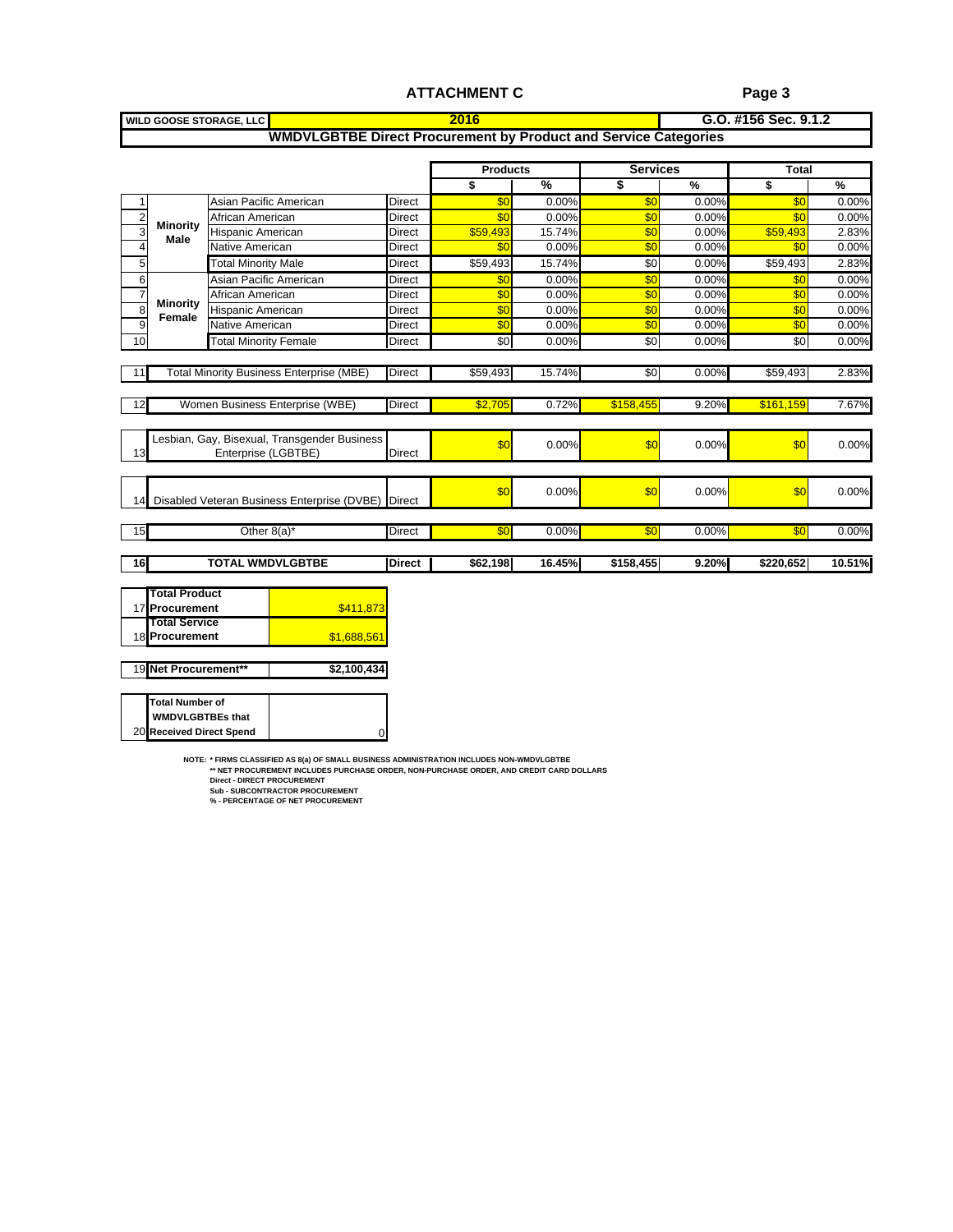#### **ATTACHMENT C**

#### **Page 4**

| <b>WILD GOOSE STORAGE, LL</b> |                                                                        |          |                      |                                                                     | $G.0.$ #156 Sec. 9.1.2 |  |
|-------------------------------|------------------------------------------------------------------------|----------|----------------------|---------------------------------------------------------------------|------------------------|--|
|                               | WMDVLGBTBE Subcontractor Procurement by Product and Service Categories |          |                      |                                                                     |                        |  |
|                               |                                                                        |          |                      |                                                                     |                        |  |
|                               |                                                                        |          | Product <sup>.</sup> |                                                                     |                        |  |
|                               |                                                                        |          | ___                  | $\overline{\phantom{a}}$ . The contract of $\overline{\phantom{a}}$ |                        |  |
|                               | Asian Pacific America                                                  | – ISUD – |                      |                                                                     |                        |  |
| ____                          |                                                                        |          |                      |                                                                     |                        |  |

|                                       | African American                                   | Sub<br>___ |            |                         |               |                      |
|---------------------------------------|----------------------------------------------------|------------|------------|-------------------------|---------------|----------------------|
| $\frac{1}{2}$ Minority<br><b>Male</b> | Hispanic American                                  | ISUN       |            |                         |               |                      |
|                                       | Native American                                    | l Sub      |            | $0.00\%$                |               | <u>_ በ በበ</u> ማ      |
|                                       | <b>Total Minority Male</b>                         | Sub I      | <b>SOL</b> | 0.00%                   |               |                      |
|                                       | Asian Pacific American                             | lSub –     |            |                         |               |                      |
|                                       | African American                                   | ISUD.      |            |                         |               |                      |
| $\frac{1}{\mathbf{Q}}$ Minority       |                                                    |            |            |                         | $\sim$ $\sim$ | $\cap$ $\cap$ $\cap$ |
| $\frac{8}{6}$ Female $\frac{1}{6}$    | Hispanic American                                  | l Sub      |            |                         |               |                      |
|                                       | Native American                                    | l Sub      |            | 0.00%                   |               | በ በበ%                |
|                                       | <b>Total Minority Female</b>                       | l Sub      |            | 0.00%I                  | $0.00\%$      |                      |
|                                       |                                                    |            |            |                         |               |                      |
|                                       | 11 Total Minority Business Enterprise (MBE) Sub    |            | -801       | 0.00%                   | $0.00\%$      | \$0 0.00%            |
|                                       |                                                    |            |            |                         |               |                      |
|                                       | Women Business Enterprise (WBE)                    | Sub        |            | $0.00\%$                | $0.00\%$      | 60 0.00%             |
|                                       |                                                    |            |            |                         |               |                      |
|                                       |                                                    |            |            |                         |               |                      |
|                                       | Lesbian, Gay, Bisexual, Transgender Business       |            |            |                         |               |                      |
|                                       | Fnternrise (L                                      | I Sub      |            |                         |               |                      |
|                                       |                                                    |            |            |                         |               |                      |
|                                       |                                                    |            |            |                         |               |                      |
|                                       | 14 Disabled Veteran Business Enterprise (DVBE) Sub |            |            | $0.00\%$                | $0.00\%$      |                      |
|                                       |                                                    |            |            |                         |               |                      |
|                                       |                                                    |            |            |                         |               |                      |
|                                       | Other $8(a)^*$                                     | l Sub      | - 350 -    | $0.00\%$ $\blacksquare$ | $0.00\%$      | $\sim$ 50 0.00%      |
|                                       |                                                    |            |            |                         |               |                      |
|                                       | <b>TOTAL WMDVLGBTBE</b>                            |            |            |                         |               |                      |
|                                       |                                                    | Sub        | 30 L       |                         | $0.00\%$      | \$0 0.00%            |

| <b>Total Product</b> |             |
|----------------------|-------------|
| 17 Procurement       | \$411,87    |
| <b>Total Service</b> |             |
| 18 Procurement       | \$1,688,56  |
|                      |             |
| 19 Net Procurement** | \$2,100,434 |

NOTE: \* FIRMS CLASSIFIED AS 8(a) OF SMALL BUSINESS ADMINISTRATION INCLUDES NON-WMDVLGBTBE<br>\*\* NET PROCUREMENT INCLUDES PURCHASE ORDER, NON-PURCHASE ORDER, AND CREDIT CARD DOLLARS<br>Direct - DIRECT PROCUREMENT<br>Sub - SUBCONTRA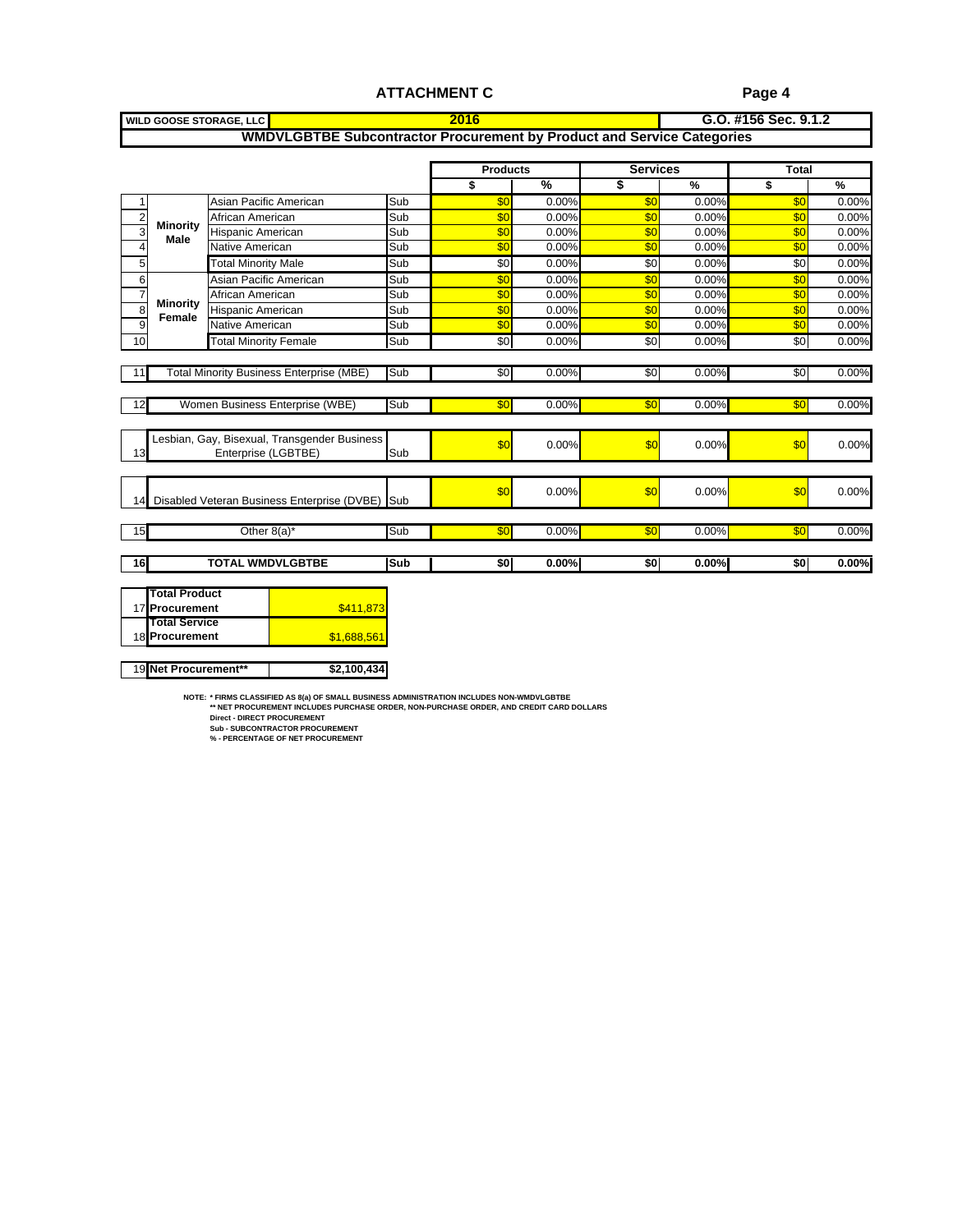| <b>ATTACHMENT C</b> |  |  |  |  |  |  |
|---------------------|--|--|--|--|--|--|
|---------------------|--|--|--|--|--|--|

|                                                           |                                                                      | <b>ATTACHMENT C</b>                                                                                                                                                                                                            | Page 5                                                                                                                                                                                                 |
|-----------------------------------------------------------|----------------------------------------------------------------------|--------------------------------------------------------------------------------------------------------------------------------------------------------------------------------------------------------------------------------|--------------------------------------------------------------------------------------------------------------------------------------------------------------------------------------------------------|
| <b>WILD GOOSE STORAGE, LLC</b>                            |                                                                      | 2016                                                                                                                                                                                                                           | G. O. #156 Sec 9.1.2                                                                                                                                                                                   |
|                                                           |                                                                      | <b>WMDVLGBTBE Procurement by Standard Industrial Categories</b>                                                                                                                                                                |                                                                                                                                                                                                        |
|                                                           |                                                                      |                                                                                                                                                                                                                                |                                                                                                                                                                                                        |
|                                                           |                                                                      |                                                                                                                                                                                                                                | Lesbian, Ga                                                                                                                                                                                            |
|                                                           |                                                                      |                                                                                                                                                                                                                                | Bisexual,<br><b>Disabled</b>                                                                                                                                                                           |
|                                                           |                                                                      | Minority Women                                                                                                                                                                                                                 | Transgender Veterans<br>Business Business Business Business                                                                                                                                            |
|                                                           |                                                                      |                                                                                                                                                                                                                                | <b>Total</b><br>Total                                                                                                                                                                                  |
| <b>SIC Category</b>                                       |                                                                      | Asian Pacific American African American Hispanic American Native American Enterprise Enterprise Enterprise Fenterprise Male Female Male Female Male Female Male Female Male Female Male Female Male Female Male Female Male Fe | Other 8(a)**<br>WMDVLGBTBE Dollars                                                                                                                                                                     |
| Category 13 - Oil & Gas Extraction                        |                                                                      |                                                                                                                                                                                                                                |                                                                                                                                                                                                        |
|                                                           |                                                                      |                                                                                                                                                                                                                                |                                                                                                                                                                                                        |
| Category 16 - Heavy Construction<br>Contractors           |                                                                      |                                                                                                                                                                                                                                |                                                                                                                                                                                                        |
|                                                           |                                                                      |                                                                                                                                                                                                                                |                                                                                                                                                                                                        |
| Category 17 - Special Trade Contractors                   |                                                                      |                                                                                                                                                                                                                                |                                                                                                                                                                                                        |
| Category 26 - Paper and Allied Products                   |                                                                      |                                                                                                                                                                                                                                |                                                                                                                                                                                                        |
|                                                           |                                                                      |                                                                                                                                                                                                                                |                                                                                                                                                                                                        |
| Category 28 - Chemicals and Allied Products               |                                                                      |                                                                                                                                                                                                                                |                                                                                                                                                                                                        |
|                                                           |                                                                      |                                                                                                                                                                                                                                |                                                                                                                                                                                                        |
| <b>Category 34 - Fabricated Metal Products</b>            |                                                                      | $1.0\%$ $0.0\%$ $0.0\%$                                                                                                                                                                                                        |                                                                                                                                                                                                        |
| Category 35 - Industrial Machinery and                    |                                                                      |                                                                                                                                                                                                                                |                                                                                                                                                                                                        |
| Equipment                                                 |                                                                      |                                                                                                                                                                                                                                |                                                                                                                                                                                                        |
| Category 36 - Electrical and Electronic<br>Equipment      |                                                                      | $0.0\%$                                                                                                                                                                                                                        |                                                                                                                                                                                                        |
| Category 38 - Instruments and Related<br>Products         |                                                                      |                                                                                                                                                                                                                                |                                                                                                                                                                                                        |
|                                                           |                                                                      |                                                                                                                                                                                                                                |                                                                                                                                                                                                        |
| <b>Category 47 - Transportation Services</b>              |                                                                      |                                                                                                                                                                                                                                |                                                                                                                                                                                                        |
|                                                           |                                                                      |                                                                                                                                                                                                                                |                                                                                                                                                                                                        |
| <b>Category 48 - Communications</b>                       |                                                                      | $0.0\%$ $0.0\%$<br><u>U.U%</u>                                                                                                                                                                                                 |                                                                                                                                                                                                        |
| Category 49 - Electric, Gas and Sanitary<br>Services      |                                                                      |                                                                                                                                                                                                                                |                                                                                                                                                                                                        |
|                                                           |                                                                      |                                                                                                                                                                                                                                |                                                                                                                                                                                                        |
| Category 50 - Wholesale Trade - Durable                   |                                                                      | $\frac{1}{30}$ $\frac{50}{1}$ $\frac{50}{1}$ $\frac{50}{1}$ $\frac{50}{1}$ $\frac{50}{1}$ $\frac{50}{1}$ $\frac{50}{1}$ $\frac{52,705}{1}$                                                                                     | \$2,705 \$4,707                                                                                                                                                                                        |
| Category 51 - Wholesale Trade - Non-durable               |                                                                      | $0.0\%$                                                                                                                                                                                                                        | 57.5%<br>\$59,493                                                                                                                                                                                      |
| Good                                                      |                                                                      |                                                                                                                                                                                                                                |                                                                                                                                                                                                        |
| Category 56 - Apparel and Accessory Stores                |                                                                      |                                                                                                                                                                                                                                |                                                                                                                                                                                                        |
|                                                           |                                                                      |                                                                                                                                                                                                                                |                                                                                                                                                                                                        |
| Category 64 - Insurance Agents, Brokers and \$<br>Service |                                                                      |                                                                                                                                                                                                                                |                                                                                                                                                                                                        |
|                                                           |                                                                      |                                                                                                                                                                                                                                |                                                                                                                                                                                                        |
| Category 73 - Business Services                           |                                                                      | $0.0\%$ $0.0\%$ $0.0\%$<br>$0.0\%$                                                                                                                                                                                             |                                                                                                                                                                                                        |
| Category 75 - Automotive Repair, Services                 |                                                                      |                                                                                                                                                                                                                                |                                                                                                                                                                                                        |
| and Parking                                               |                                                                      |                                                                                                                                                                                                                                |                                                                                                                                                                                                        |
| Category 80 - Health Services                             |                                                                      |                                                                                                                                                                                                                                |                                                                                                                                                                                                        |
|                                                           |                                                                      |                                                                                                                                                                                                                                |                                                                                                                                                                                                        |
| <b>Category 82 - Educational Services</b>                 |                                                                      | $U\%$                                                                                                                                                                                                                          |                                                                                                                                                                                                        |
| <b>Category 87 - Engineering and Management</b>           |                                                                      |                                                                                                                                                                                                                                |                                                                                                                                                                                                        |
| Services                                                  |                                                                      |                                                                                                                                                                                                                                |                                                                                                                                                                                                        |
|                                                           |                                                                      |                                                                                                                                                                                                                                |                                                                                                                                                                                                        |
| <b>TOTAL</b>                                              |                                                                      |                                                                                                                                                                                                                                | $\begin{array}{c c c c c c c c c} \hline \$0 & \text{\quad $$0$} & \text{\quad $\$220,652$} & \text{\$2,100,434$} \ \text{0.0\%} & \text{0.0\%} & \text{10.5\%} & \text{100.0\%} \ \hline \end{array}$ |
|                                                           |                                                                      |                                                                                                                                                                                                                                |                                                                                                                                                                                                        |
|                                                           |                                                                      |                                                                                                                                                                                                                                |                                                                                                                                                                                                        |
|                                                           | <b>Total Product Procurement</b><br><b>Total Service Procurement</b> | \$411,<br>\$1,688,561                                                                                                                                                                                                          |                                                                                                                                                                                                        |
|                                                           |                                                                      |                                                                                                                                                                                                                                |                                                                                                                                                                                                        |
|                                                           | Net Procurement***                                                   | \$2,100,434                                                                                                                                                                                                                    |                                                                                                                                                                                                        |
|                                                           |                                                                      |                                                                                                                                                                                                                                |                                                                                                                                                                                                        |
|                                                           | NOTE:*FIRMS WITH MULIT MINORITY OWNERSHIP STATUS                     |                                                                                                                                                                                                                                |                                                                                                                                                                                                        |
|                                                           |                                                                      | ** FIRMS CLASSIFIED AS 8(a) OF SMALL BUSINESS ADMINISTRATION INCLUDES NON-WMDVLGBTBE<br>***NET PROCUREMENT INCLUDES PURCHASE ORDER, NON-PURCHASE ORDER, AND CREDIT CARD DOLLARS                                                |                                                                                                                                                                                                        |
|                                                           |                                                                      | TOTAL DOLLARS - TOTAL PROCUREMENT DOLLAR AMOUNT IN THE SPECIFIC SIC CATEGORY                                                                                                                                                   |                                                                                                                                                                                                        |
|                                                           | % - PERCENTAGE OF TOTAL DOLLARS                                      |                                                                                                                                                                                                                                |                                                                                                                                                                                                        |

|                                                        | \$411.873   |
|--------------------------------------------------------|-------------|
| Total Product Procurement<br>Total Service Procurement | \$1,688,561 |
| Net Procurement***                                     | \$2,100,434 |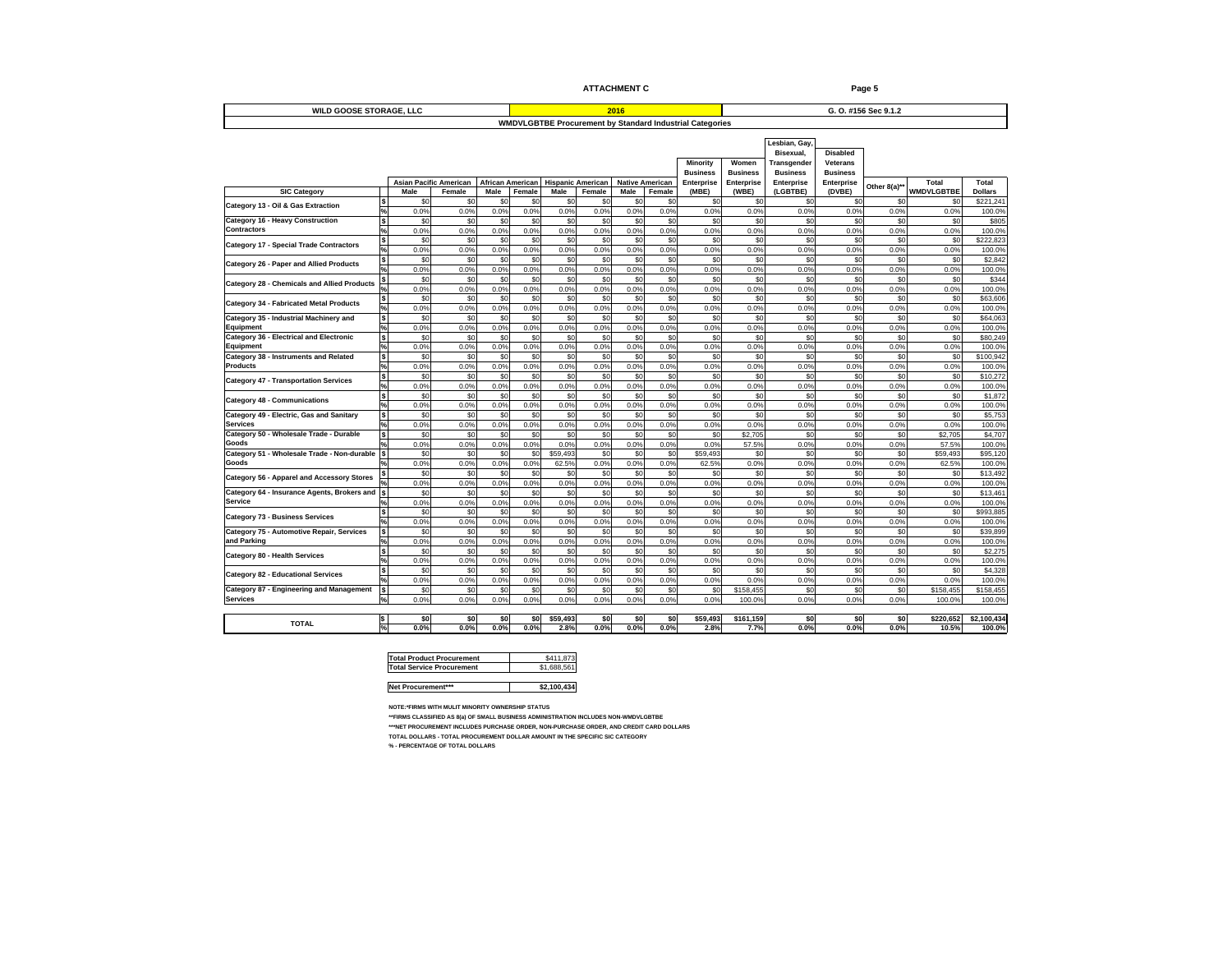| G. O. #156 Sec 9.1.2 (D.11-05-019 & D.06-11-028)                         |
|--------------------------------------------------------------------------|
|                                                                          |
| Jumber of WMDVLGBTBE Suppliers and Revenue Reported to the Clearinghouse |

|                    |  |                                |       | Data on Number of Suppliers |  |                               |   |                        |
|--------------------|--|--------------------------------|-------|-----------------------------|--|-------------------------------|---|------------------------|
|                    |  | <b>Revenue Reported to CHS</b> |       |                             |  | Utility-Specific 2016 Summary |   |                        |
| # WMDVLGBTBEs      |  |                                | Othe. | Grand                       |  | <b>CRTRE</b><br>ᄖ             | െ | ther 8(a)* Grand Total |
| Under \$1 million  |  |                                |       |                             |  |                               |   |                        |
| Under \$5 million  |  |                                |       |                             |  |                               |   |                        |
| Under \$10 million |  |                                |       |                             |  |                               |   |                        |
| Above \$10 million |  |                                |       |                             |  |                               |   |                        |
| TOTAL L            |  |                                |       |                             |  |                               |   |                        |

|                           |            |     |                                |         |            | Revenue and Payment Data |           |     |                              |             |                     |             |
|---------------------------|------------|-----|--------------------------------|---------|------------|--------------------------|-----------|-----|------------------------------|-------------|---------------------|-------------|
|                           |            |     | <b>Revenue Reported to CHS</b> |         |            |                          |           |     | Utility-Specific 2016 Summar |             |                     |             |
| _______<br>WMDVLGBTBE \$M | <b>MBE</b> | WBE |                                |         | Other 8(a) | <b>Grand Tota</b>        |           | WBE | LUDI                         | <b>DVBE</b> | Other 8(a)* $\vert$ | Grand Total |
| Under \$1 million         |            |     |                                |         |            |                          |           |     |                              |             |                     |             |
| Under \$5 million         |            |     |                                |         |            |                          |           |     |                              |             |                     |             |
| Under \$10 million        |            |     |                                |         |            |                          |           |     |                              |             |                     |             |
| Above \$10 million        | \$22.842   |     |                                |         |            | \$136.775                |           | 161 |                              |             |                     |             |
| TOTAL                     | \$22.842   |     | - 500 000                      | \$0.000 | \$0.000    | \$136.775                | - \$0.059 |     |                              | 50000       | \$0.000             |             |

**NOTE: \* FIRMS CLASSIFIED AS 8(a) OF SMALL BUSINESS ADMINISTRATION INCLUDES NON-WMDVLGBTBE CHS: SUPPLIER CLEARINGHOUSE**

Revenue shown above was reported by WMDVLGBTBE's to the Supplier Clearinghouse.

"Utililty - Specific 2016 Summary" are the number of WMDVLGBTBE suppliers, and amount that was spent by Wild Goose on them in 2016.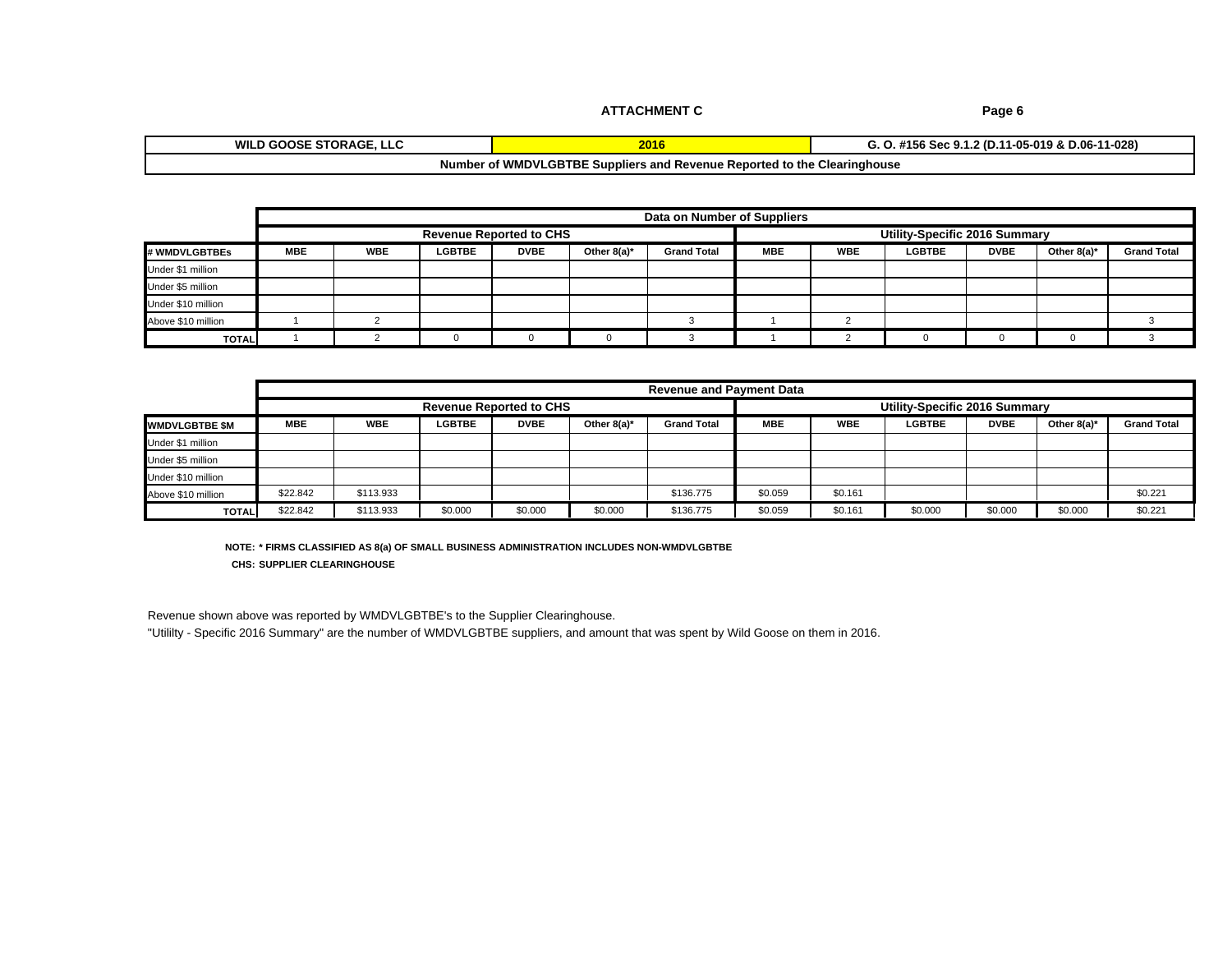Two of the WMDVLGBTBE's that Wild Goose utilizes are vendors that provide a specific product, and thus very few personnel from these companies are directly involved with Wild Goose during the purchasing process. The third WMDVLGBTBE is an engineering company that employees 250 staff, and provides a service to Wild Goose with just a few of their personnel. It's believed that a majority of the workforce from these three WMDVLGBTBE's are working California.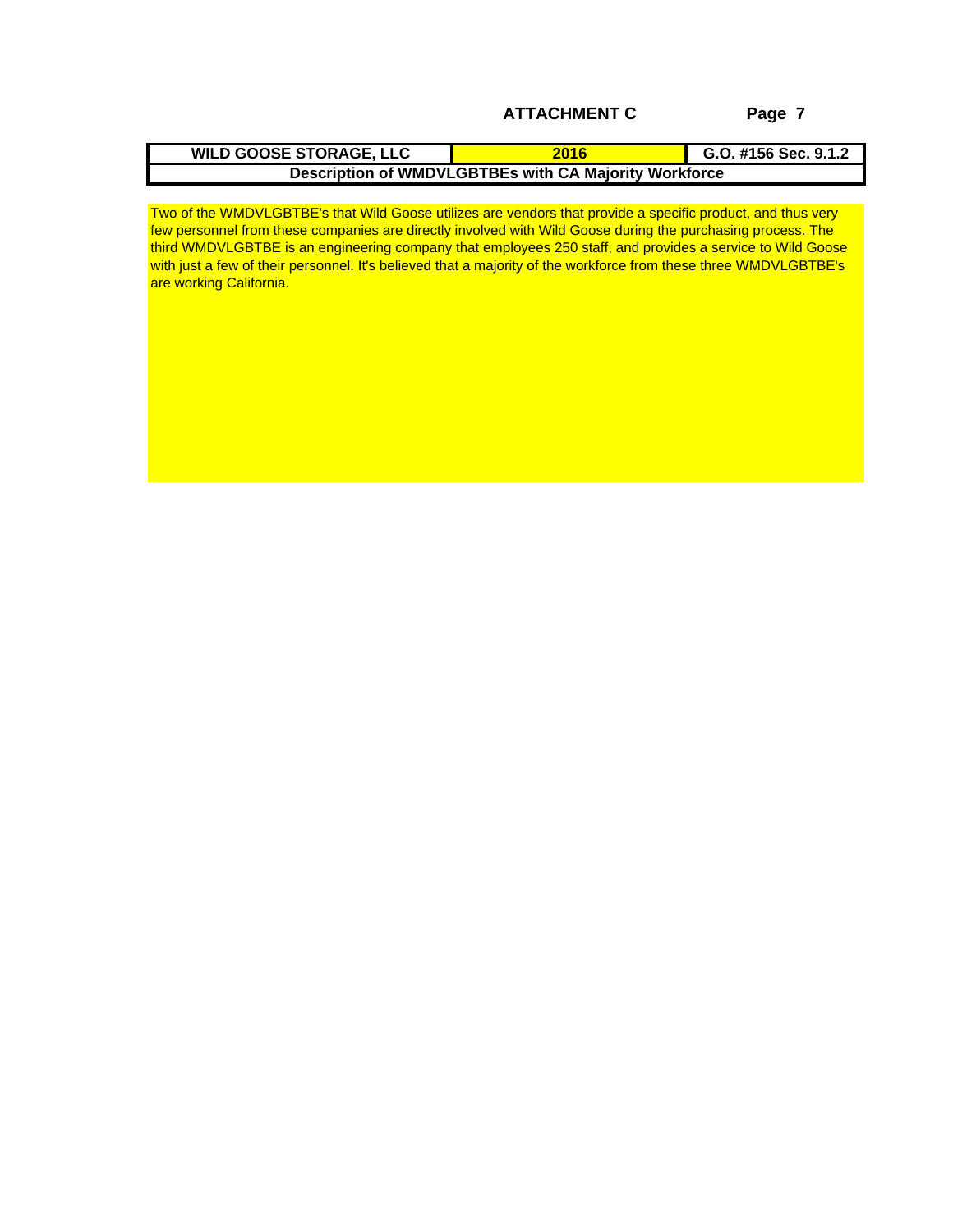| <b>Expense Category</b>          | Year (Actual) |
|----------------------------------|---------------|
|                                  | 18,5          |
| Wages<br>Other Employee Expenses |               |
| Program Expenses                 |               |
| Reporting Expenses               |               |
| Training                         |               |
| Consultants                      |               |
| Other                            |               |
| <b>TOTAL</b>                     | \$18,800      |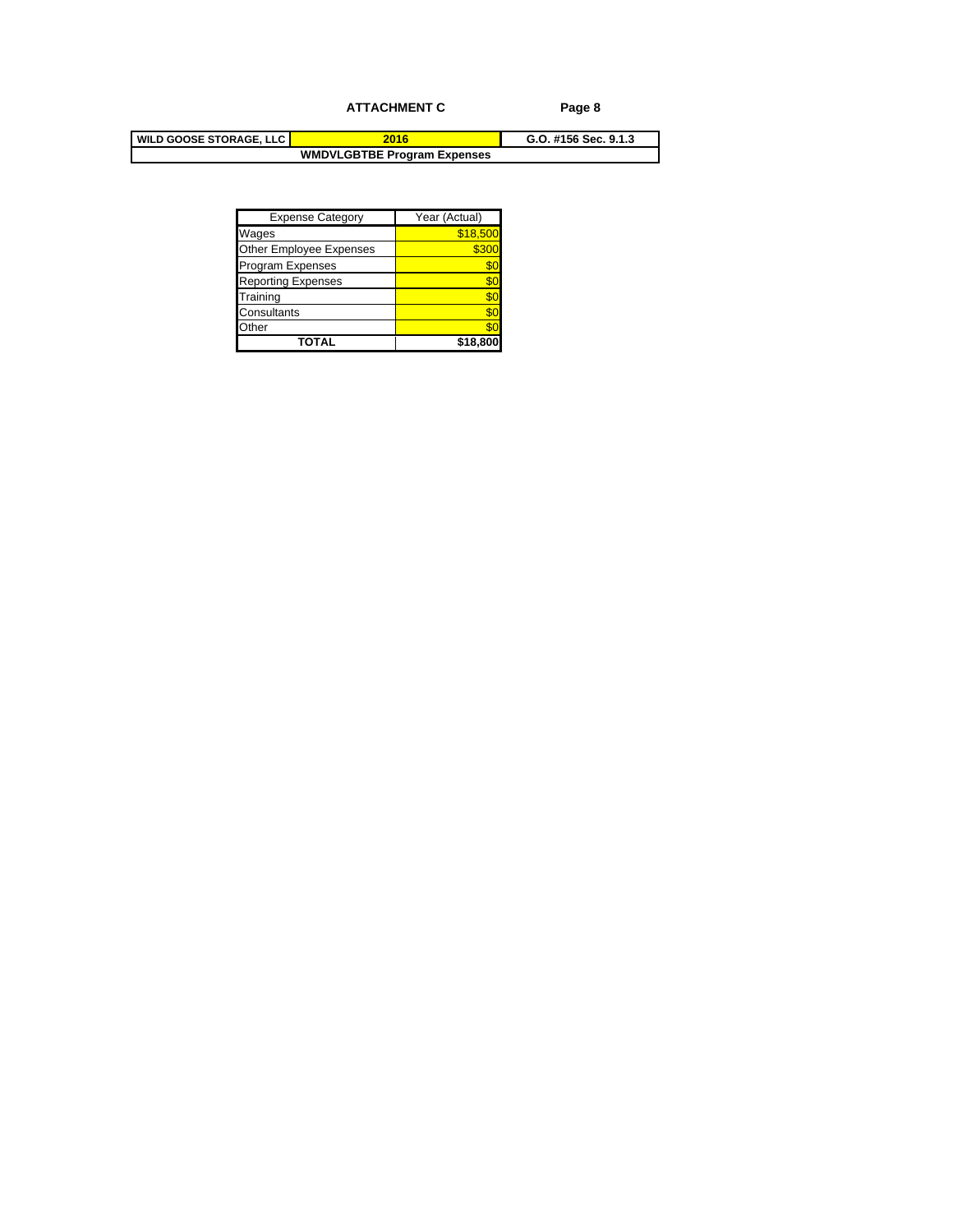Overall, Wild Goose is pleased with the results for 2016. Wild Goose exceeded their overall target by 17%, by achieving total WMDVLGBTBE spend of 10.5%, versus the target of 9.0%. The reason for the slight shortfall in minority men is that Wild Goose operated their compressor units less than normal (due to less demand for Gas Storage use by customers in 2016), which in turn has direct impact on amount of lube oil purchased. Ramos Oil is the supplier for Wild Goose's lube oil products, and is the only source of MBE spend.

Great efforts were made in 2016 to maintain / secure Ramos as Wild Goose's lube oil supplier. Their product line recently changed, which was cause for concern. Many hours were spent by the Engineering and Operations group to assess the new product being offered to ensure it would be compatible within the process. Also, two representatives from Lodi Gas Storage (who shares same parent company as Wild Goose) attended the Small Business Expo on Oct 4 in Fresno. A booth was setup that introduced prospective WMDVLGBTBE's to both Lodi and Wild Goose with the intent of setting up future purchasing contract.

Wild Goose is expecting a slight increase in MBE spending in 2017, but a drop in WBE when comparing to the CY2016 actual spend values. Overall we still expect to meet the 9.5% target setup for CY2017.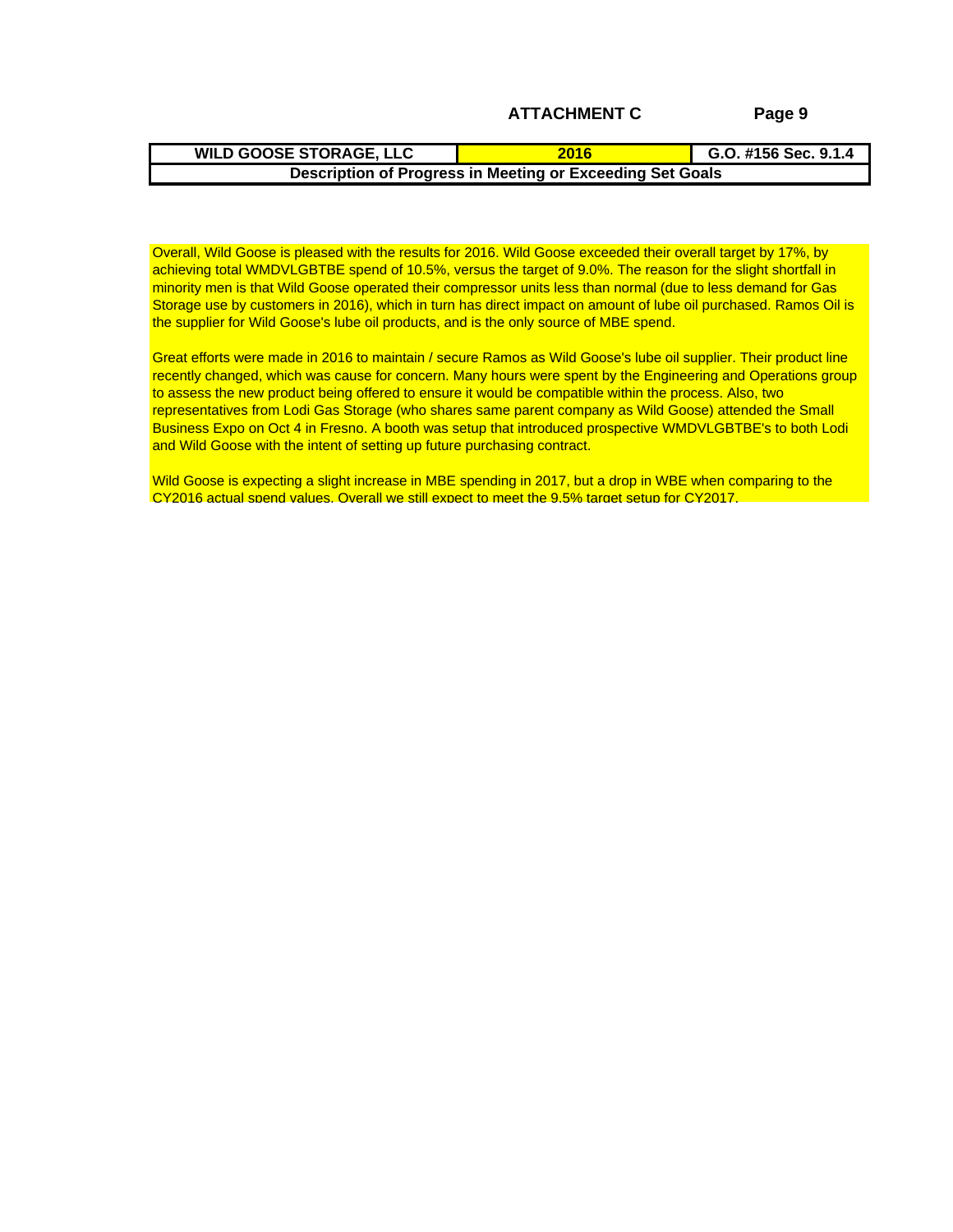```
WILD GOOSE STORAGE, LLC
```
**G.O. #156 Sec. 9.1.4 2016**

## **WMDVLGBTBE Results and Goals**

|                                                       | [Year] Results | [Year] Goals |
|-------------------------------------------------------|----------------|--------------|
| Category                                              |                |              |
| <b>Minority Men</b>                                   |                |              |
|                                                       |                |              |
| <b>Minority Women</b><br>Minority Business Enterprise |                |              |
| (MBE)                                                 | 2.83%          | 5.00         |
| <b>Women Business Enterprise</b>                      |                |              |
| (WBE)<br>Lesbian, Gay, Bisexual,                      |                |              |
| Transgender Business Enterprise                       |                |              |
|                                                       |                |              |
| (LGBTBE)<br>Disabled Veteran Business                 |                |              |
| (DVBE)                                                |                |              |
| <b>TOTAL WMDVLGBTBE</b>                               | 10.51%         | $9.00\%$     |

Overall, Wild Goose is pleased with the results for 2016. Wild Goose exceeded their overall target by 17%, by achieving total WMDVLGBTBE spend of 10.5%, versus the target of 9.0%. The reason for the slight shortfall in minority men is that Wild Goose operated their compressor units less than normal (due to less demand for Gas Storage use by customers in 2016), which in turn has direct impact on amount of lube oil purchased. Ramos Oil is the supplier for Wild Goose's lube oil products, and is the only source of MBE spend.

Great efforts were made in 2016 to maintain / secure Ramos as Wild Goose's lube oil supplier. Their product line recently changed, which was cause for concern. Many hours were spent by the Engineering and Operations group to assess the new product being offered to ensure it would be compatible within the process. Also, two representatives from Lodi Gas Storage (who shares same parent company as Wild Goose) attended the Small Business Expo on Oct 4 in Fresno. A booth was setup that introduced prospective WMDVLGBTBE's to both Lodi and Wild Goose with the intent of setting up future purchasing contract.

Wild Goose is expecting a slight increase in MBE spending in 2017, but a drop in WBE when comparing to the CY2016 actual spend values. Overall we still expect to meet the 9.5% target setup for CY2017.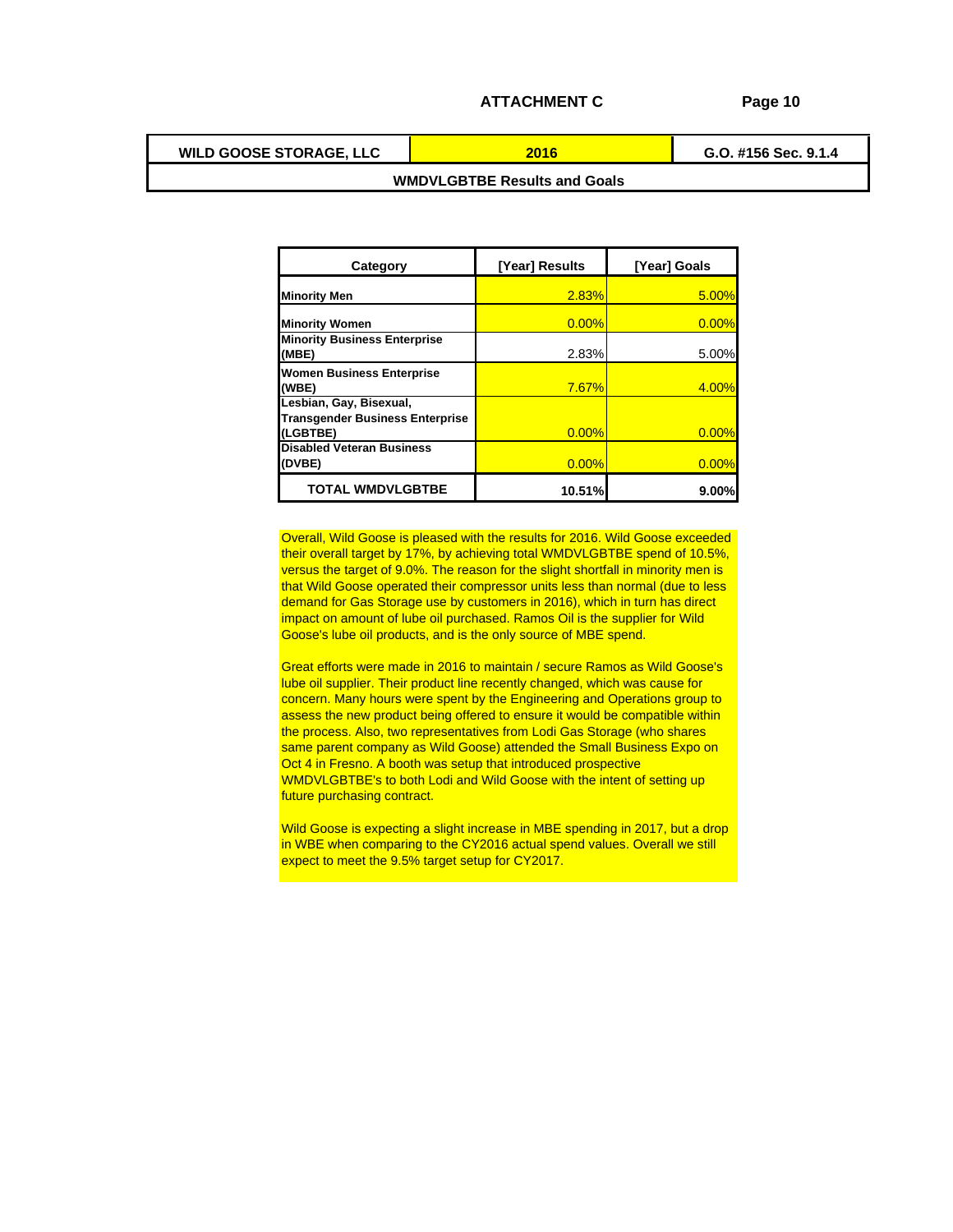| ີ OOSE STORAGE. LLC                                                      | $- - -$                                    | $-456$ Sec. Q.1. |
|--------------------------------------------------------------------------|--------------------------------------------|------------------|
| 87H L                                                                    |                                            | H130356.3.1.3    |
| . ume Contractor U <sup>en</sup><br>A AL Drin<br>—⇔scriprion f<br>- FIII | T Utilization of WMDVLGBTBE Subcontractors |                  |

There were no subcontractors utilized by the prime contractor at Wild Goose during 2016.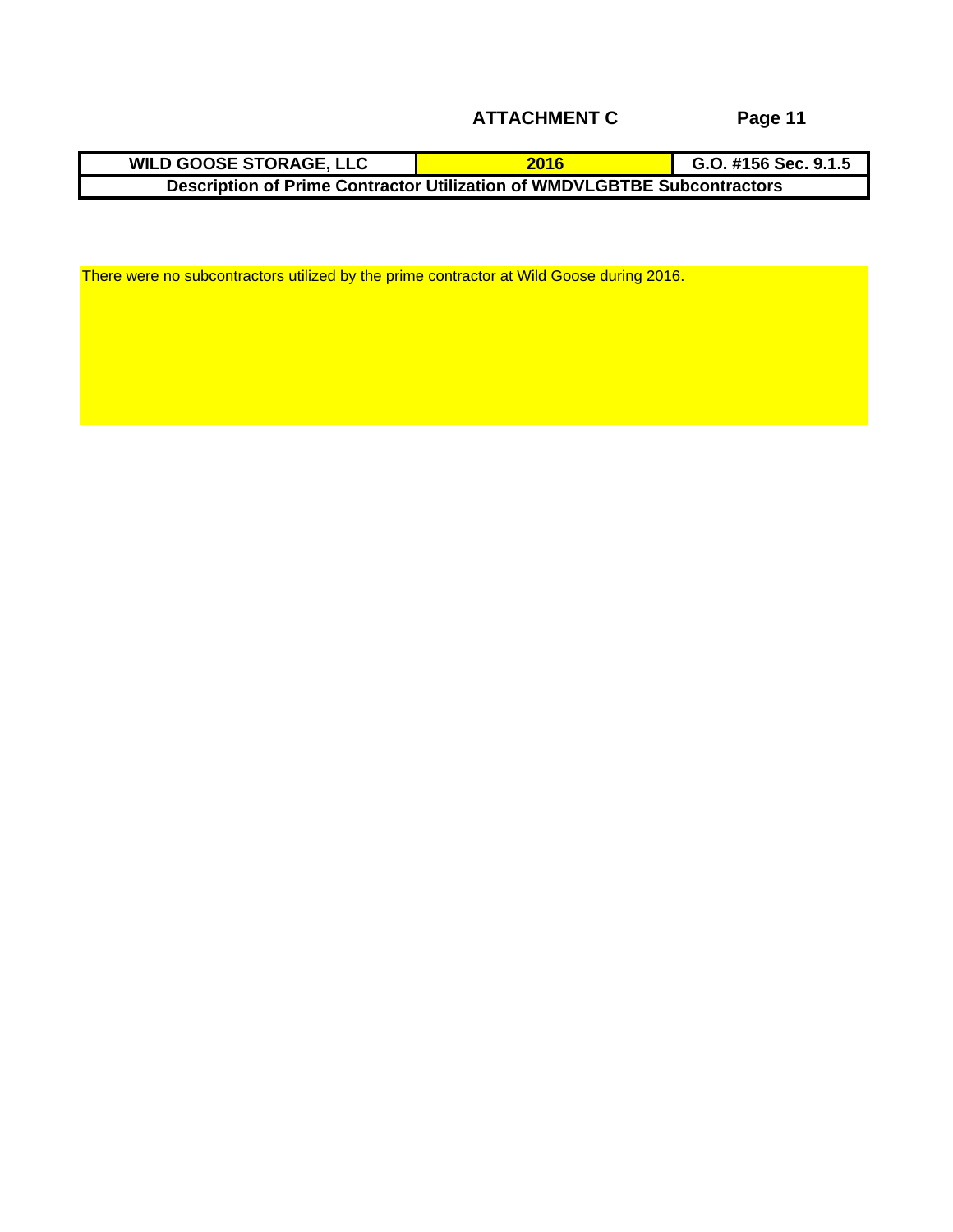**ATTACHMENT C**

| <b>WILD GOOSE STORAGE, LLC</b> |                                                                      | .O. #156 Sec. 9.1.5 |
|--------------------------------|----------------------------------------------------------------------|---------------------|
|                                | Jummary of Prime Contractor Utilization of WMDVLGBTBE Subcontractors |                     |

|                   | <b>Minority</b><br>Male | <b>Minority</b><br>Female | <b>Minority</b><br>Business<br>Enterprise<br>(MBE) | Women<br><b>Business</b><br>Enterprise<br>(WBE) | Lesbian, Gay, Disabled<br>Bisexual,<br><b>Transgender</b><br>Business<br><b>Enterprise</b><br>(LGBTBE) | Veterans<br><b>Business</b><br><b>Enterprise</b><br>(DVBE) | Other $8(a)^*$ | <b>TOTAL</b><br><b>WMDVLGBTBE</b> |  |
|-------------------|-------------------------|---------------------------|----------------------------------------------------|-------------------------------------------------|--------------------------------------------------------------------------------------------------------|------------------------------------------------------------|----------------|-----------------------------------|--|
| Direct \$         |                         |                           |                                                    |                                                 |                                                                                                        |                                                            |                |                                   |  |
| Subcontracting \$ |                         |                           |                                                    |                                                 |                                                                                                        |                                                            |                |                                   |  |
| Total \$          |                         |                           |                                                    |                                                 |                                                                                                        |                                                            |                |                                   |  |

| Subcontracting % 10.00% 10.00% 10.00% 10.00% 10.00% |  |  |  |  |  |
|-----------------------------------------------------|--|--|--|--|--|
|                                                     |  |  |  |  |  |

| $^{\ast}$ ?,100,434 |
|---------------------|

**NOTE: \*FIRMS CLASSIFIED AS 8(a) OF SMALL BUSINESS ADMINISTRATION INCLUDES NON-WMDVLGBTBE**

**\*\*NET PROCUREMENT INCLUDES PURCHASE ORDER, NON-PURCHASE ORDER, AND CREDIT CARD DOLLARS**

**% - PERCENTAGE OF NET PROCUREMENT**

**Direct - DIRECT PROCUREMENT**

**Sub - SUBCONTRACTOR PROCUREMENT**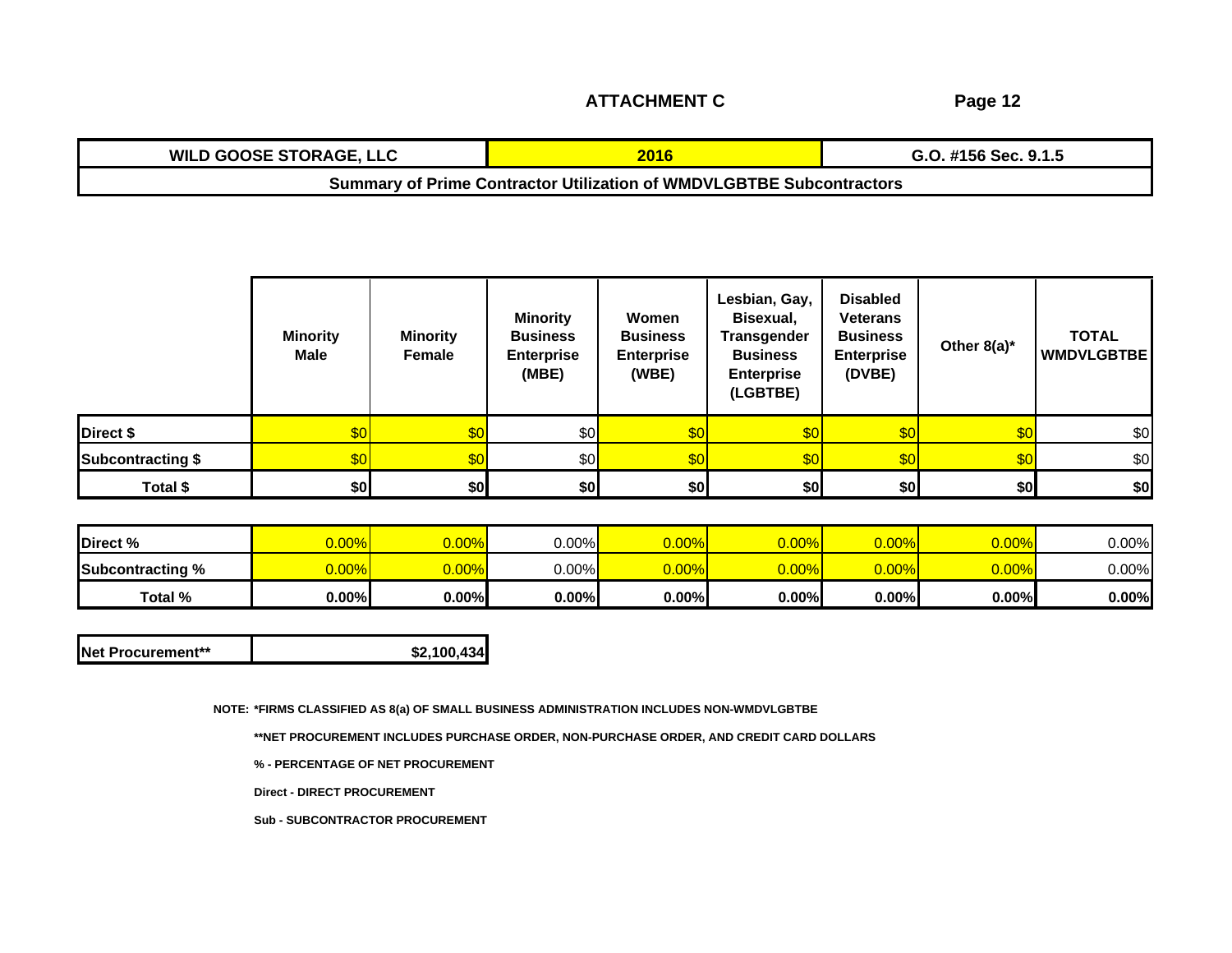**2016 G.O. #156 Sec. 9.1.6 WILD GOOSE STORAGE, LLC A List of WMDVLGBTBE Complaints Received and Current Status**

Wild Goose received no complaints with respect to Supplier Diversity during the 2016 calendar year.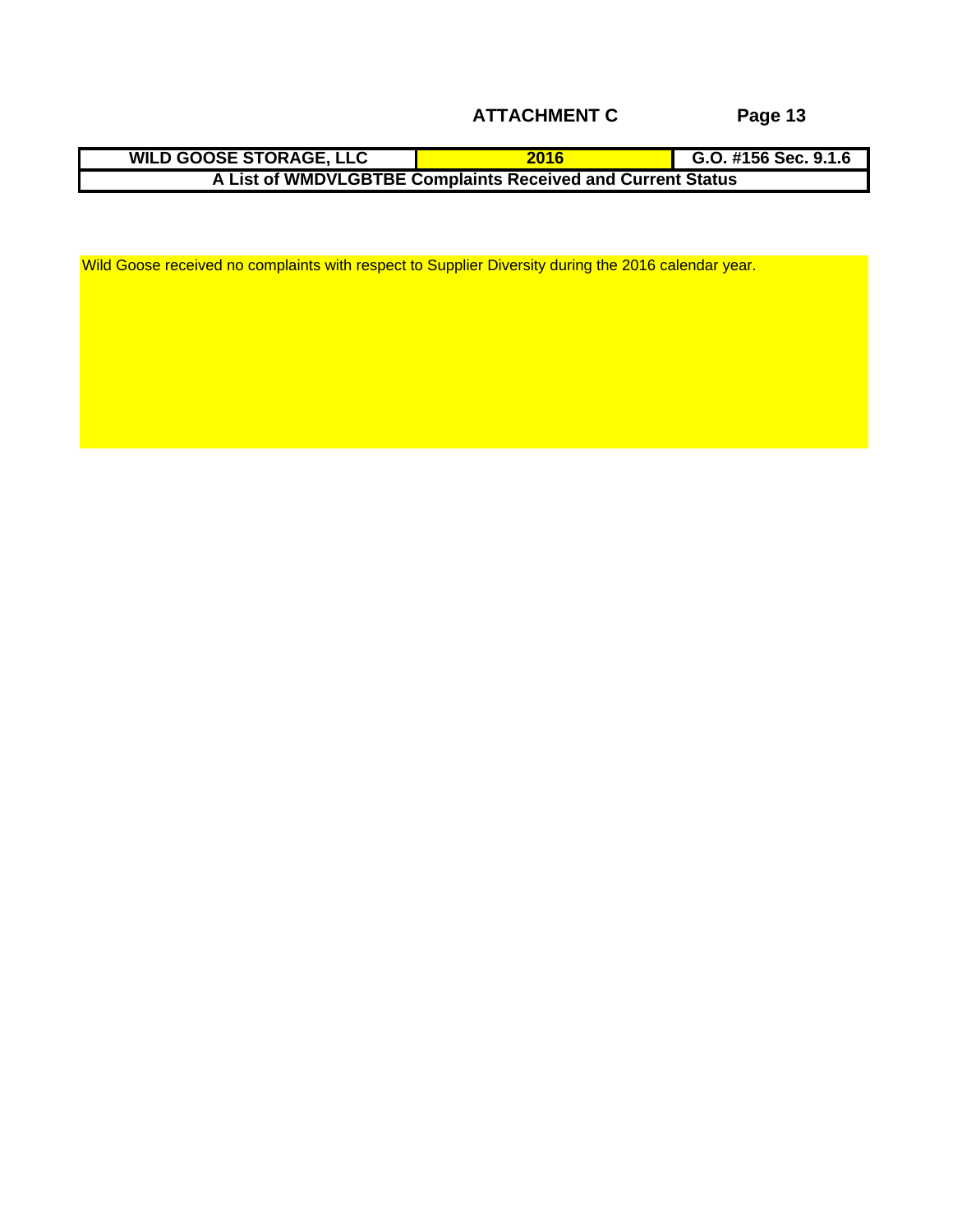| <b>WILD GOOSE STORAGE, LLC</b>                                                              | G.O. #156 Sec. 9.1.                                                                               |
|---------------------------------------------------------------------------------------------|---------------------------------------------------------------------------------------------------|
| s to Recruit WMDVLGBTBE Sup<br>$\sim$ of Efforto .<br>ווטוו טו בווטונג נט גפטו<br>ш<br>---- | uppliere in Lew Hilization Categoriae.<br>on calegorie.<br><b>LIBE SUPPLIERS IN LOW OUTBEAND!</b> |

Wild Goose recognizes that there are a number of procurement categories where utilization of Supplier Diversity vendors has been historically low. An effort was made to reach out to new WMDVLGBTBE's by being an active participant, with a booth at the Small Business Enterprise Expo on Oct 4 in Fresno. Wild Goose will continue to pursue programs such as this to help improve WMDVLGBTBE awareness, and ultimately Supplier Diversity spend. As Wild Goose's program implementation progresses, we will continue to use our best efforts to identify vendors in these low-use areas and include them in our procurement needs.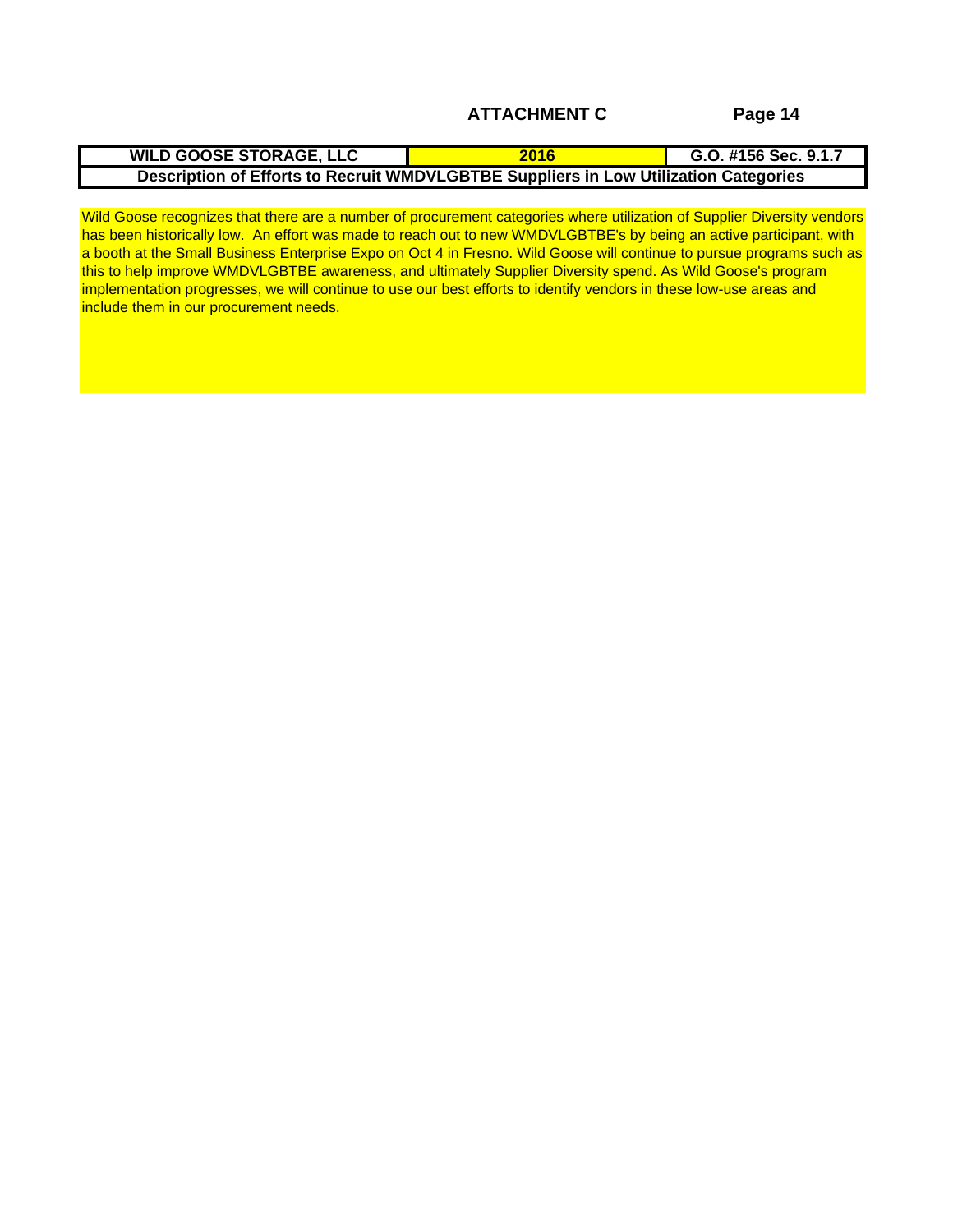Wild Goose utilizes natural gas as their fuel to run various pieces of equipment. This natural gas is removed / metered from the main sales stream that either comes from, or goes onto PG&E's transmission system. This fuel usage is charged back to customers who utilize Wild Goose for gas storage. Thus, fuel procurement is not applicable to the Supplier Diversity Program.

Fuel procurement reported separately should include:

1) Purchases by:

- a) Market origin and fuel type;
- b) Volume and dollar magnitude;
- c) Term of Sale (e.g. spot, intermediate, long term); and
- d) Ethnicity and gender of the supplier.

2) Narrative:

a) Explaining how existing and/or changing market conditions are affecting the utility's ability to meet or exceed its WMDVLGBTBE goals for fuel;

b) Describing the specific out-reach programs used to seek WMDVLGBTBE fuel suppliers in each market in which

fuel is purchased; and

c) Justifying any exclusion of a specific fuel category from the utility's fuel procurement base.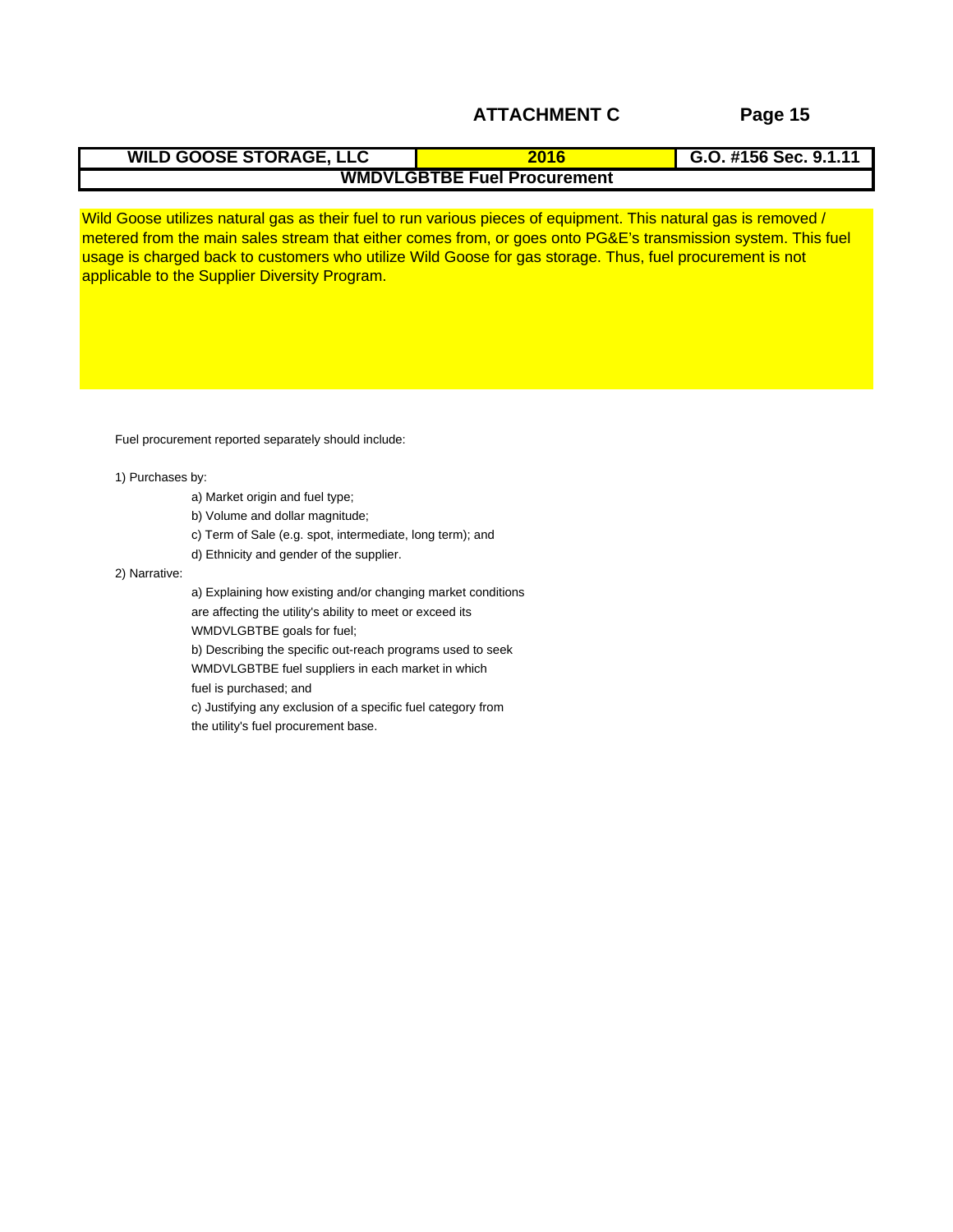$\overline{\phantom{a}}$ 

#### **WILD GOOSE STORAGE, LLC 2016 G.O. #156 Sec. 10.1.1**

# **WMDVLGBTBE Annual SHORT, MID, AND LONG-TERM Goals by Product and Service Category**

|                 |                                                                             |                                       | Short-Term [Year]      |                              |                             | Mid-Term [Year]<br>————————————————————                    |                                            |            |                                                                |           | Long-Term [Tear]        |                                                                                                |
|-----------------|-----------------------------------------------------------------------------|---------------------------------------|------------------------|------------------------------|-----------------------------|------------------------------------------------------------|--------------------------------------------|------------|----------------------------------------------------------------|-----------|-------------------------|------------------------------------------------------------------------------------------------|
|                 |                                                                             |                                       |                        |                              |                             |                                                            |                                            |            |                                                                |           |                         |                                                                                                |
|                 |                                                                             |                                       | Lesbian, Gay, Disabled |                              |                             |                                                            | Lesbian, Gay, Disabled                     |            |                                                                |           | Lesbian, Gay, Disabled  |                                                                                                |
|                 | Minority Women Bisexual, Veterans<br>Business Business Transgender Business | Bisexual,                             |                        |                              | Minority<br><b>Business</b> | Women                                                      | Bisexual, Veterans<br>Transgender Business |            | Minority Women<br>Business   Business   Transgender   Business | Bisexual, | Veterans                |                                                                                                |
|                 |                                                                             | <b>Business</b>                       |                        | <b>Enterprise WMDVLGBTBE</b> |                             |                                                            |                                            | Enterprise |                                                                |           |                         |                                                                                                |
|                 | Enterprise Enterprise<br>(MBE) (WBE)                                        | Enterprise<br>(LGBTBE)                | (DVBE)                 |                              |                             | E Enterprise Enterprise Business<br>(MBE) (WBE) Enterprise | Enterprise<br>(LGBTBE)                     | (DVBE)     |                                                                |           |                         | Enterprise Enterprise Business Enterprise WMDVLGBTBE<br>(MBE) (WBE) Enterprise (DVBE) (LGBTBE) |
|                 |                                                                             |                                       |                        |                              |                             |                                                            |                                            |            |                                                                |           |                         |                                                                                                |
| <b>Products</b> |                                                                             |                                       |                        |                              |                             |                                                            |                                            |            |                                                                |           |                         |                                                                                                |
|                 |                                                                             |                                       |                        |                              |                             |                                                            |                                            |            |                                                                |           |                         |                                                                                                |
|                 | Category 51 4.50% 0.00%                                                     |                                       |                        |                              |                             |                                                            |                                            |            | 0.0076                                                         | 0.0070    | 0.0070<br>0.0070        |                                                                                                |
|                 |                                                                             |                                       |                        |                              |                             |                                                            |                                            |            |                                                                |           |                         |                                                                                                |
|                 | $\frac{12 \text{degory 2}}{12 \text{degory 3}}$                             |                                       |                        |                              |                             |                                                            |                                            |            |                                                                |           |                         |                                                                                                |
|                 | <b>Category 4</b> 0.00% 0.00                                                |                                       |                        |                              |                             |                                                            |                                            |            |                                                                |           |                         |                                                                                                |
| Pategory 5 0.00 |                                                                             |                                       |                        |                              |                             |                                                            |                                            |            |                                                                |           |                         |                                                                                                |
|                 | Category 6 0.00% 0.00%                                                      |                                       |                        |                              |                             |                                                            |                                            |            |                                                                |           |                         |                                                                                                |
|                 | Category 7 $0.00\%$ $0.00\%$                                                |                                       |                        |                              |                             |                                                            |                                            |            |                                                                |           |                         |                                                                                                |
|                 |                                                                             |                                       |                        |                              |                             |                                                            |                                            |            |                                                                |           |                         |                                                                                                |
|                 | ategory 8 0.00% 0.00%                                                       |                                       |                        |                              |                             |                                                            |                                            |            |                                                                |           |                         |                                                                                                |
|                 | Category 9 0.00% 0.00%                                                      |                                       |                        |                              |                             |                                                            |                                            |            | $        -$                                                    |           | $\frac{0.8876}{0.8876}$ |                                                                                                |
|                 | $\frac{\text{sgory 10}}{\text{Subtotal}}$ 0.00% 0.00%                       | and the control of the control of the |                        |                              |                             |                                                            |                                            |            |                                                                |           |                         |                                                                                                |
|                 |                                                                             |                                       |                        | በ በበ%                        |                             |                                                            |                                            |            | 6.500                                                          | $0.00\%$  | 0.005                   |                                                                                                |

| Minority                 | Women           | Lesbian, Gay,   Disabled<br>Bisexual,                    | <b>Veterans</b>              |                               | Minority Women                                           | Lesbian, Gay, Disabled<br>Bisexual, | <b>Veterans</b>   |                                                                                             | <b>Minority</b> Women    |          | Lesbian, Gay, Disabled<br>Bisexual, Veterans        |  |
|--------------------------|-----------------|----------------------------------------------------------|------------------------------|-------------------------------|----------------------------------------------------------|-------------------------------------|-------------------|---------------------------------------------------------------------------------------------|--------------------------|----------|-----------------------------------------------------|--|
|                          | <b>Business</b> | <b>Business Transgender</b>                              | Business                     | <b>Business</b>               | <b>Business</b>                                          | J Transgender   Business            |                   |                                                                                             |                          |          | Transgender   Business                              |  |
|                          |                 | Enterprise Enterprise Business<br>(MBE) (WBE) Enterprise | <b>Enterprise WMDVLGBTBE</b> |                               | Enterprise Enterprise Business<br>(MBE) (WBE) Enterprise |                                     | <b>Enterprise</b> | Enterprise Business Transgender<br>Enterprise Enterprise Business<br>(MBE) (WBE) Enterprise |                          |          | Business Enterprise WMDVLGBTBE<br>Enterprise (DVBE) |  |
|                          |                 | (LGBTBE                                                  | (DVBE)                       |                               |                                                          | (LGBTBE)                            | (DVBE)            |                                                                                             |                          | (LGBTBE) |                                                     |  |
|                          |                 |                                                          |                              |                               |                                                          |                                     |                   |                                                                                             |                          |          |                                                     |  |
| <b>Services</b>          |                 |                                                          |                              |                               |                                                          |                                     |                   |                                                                                             |                          |          |                                                     |  |
| $2 \text{ategy } 87$ 0.0 |                 |                                                          |                              |                               |                                                          |                                     |                   |                                                                                             |                          |          |                                                     |  |
| Category 2 0.00%         |                 |                                                          |                              |                               |                                                          |                                     |                   |                                                                                             |                          |          |                                                     |  |
| Category 3 0.00%         |                 |                                                          |                              |                               |                                                          |                                     |                   |                                                                                             |                          |          |                                                     |  |
| Category 4 0.00          |                 |                                                          |                              |                               |                                                          |                                     |                   |                                                                                             |                          |          |                                                     |  |
| ategory 5 0.0            |                 |                                                          |                              |                               |                                                          |                                     |                   |                                                                                             |                          |          |                                                     |  |
| Category 6 0.00%         |                 |                                                          |                              |                               |                                                          |                                     |                   |                                                                                             |                          |          | $\overline{\phantom{a}}$                            |  |
|                          |                 |                                                          |                              | $\sim$                        |                                                          |                                     |                   |                                                                                             | $\overline{\phantom{a}}$ |          | $\overline{\phantom{a}}$                            |  |
| Category 7 0.0L          |                 |                                                          |                              |                               |                                                          |                                     |                   |                                                                                             |                          |          |                                                     |  |
| Category 8 0.            |                 |                                                          |                              | the control of the control of |                                                          |                                     |                   |                                                                                             |                          |          |                                                     |  |
| Pategory 9 0.            |                 |                                                          |                              |                               |                                                          |                                     |                   |                                                                                             |                          |          |                                                     |  |
| rategory 10              |                 |                                                          |                              |                               |                                                          |                                     |                   |                                                                                             |                          |          | $\sim$ $\sim$                                       |  |
| Subtotal                 | $0.00\%$        |                                                          |                              |                               |                                                          | 0.000                               |                   |                                                                                             | $\sim$ 00                |          |                                                     |  |
|                          |                 |                                                          |                              |                               |                                                          |                                     |                   |                                                                                             |                          |          |                                                     |  |
| <b>TOTAL</b> 4.50%       |                 |                                                          |                              |                               |                                                          |                                     |                   |                                                                                             |                          |          |                                                     |  |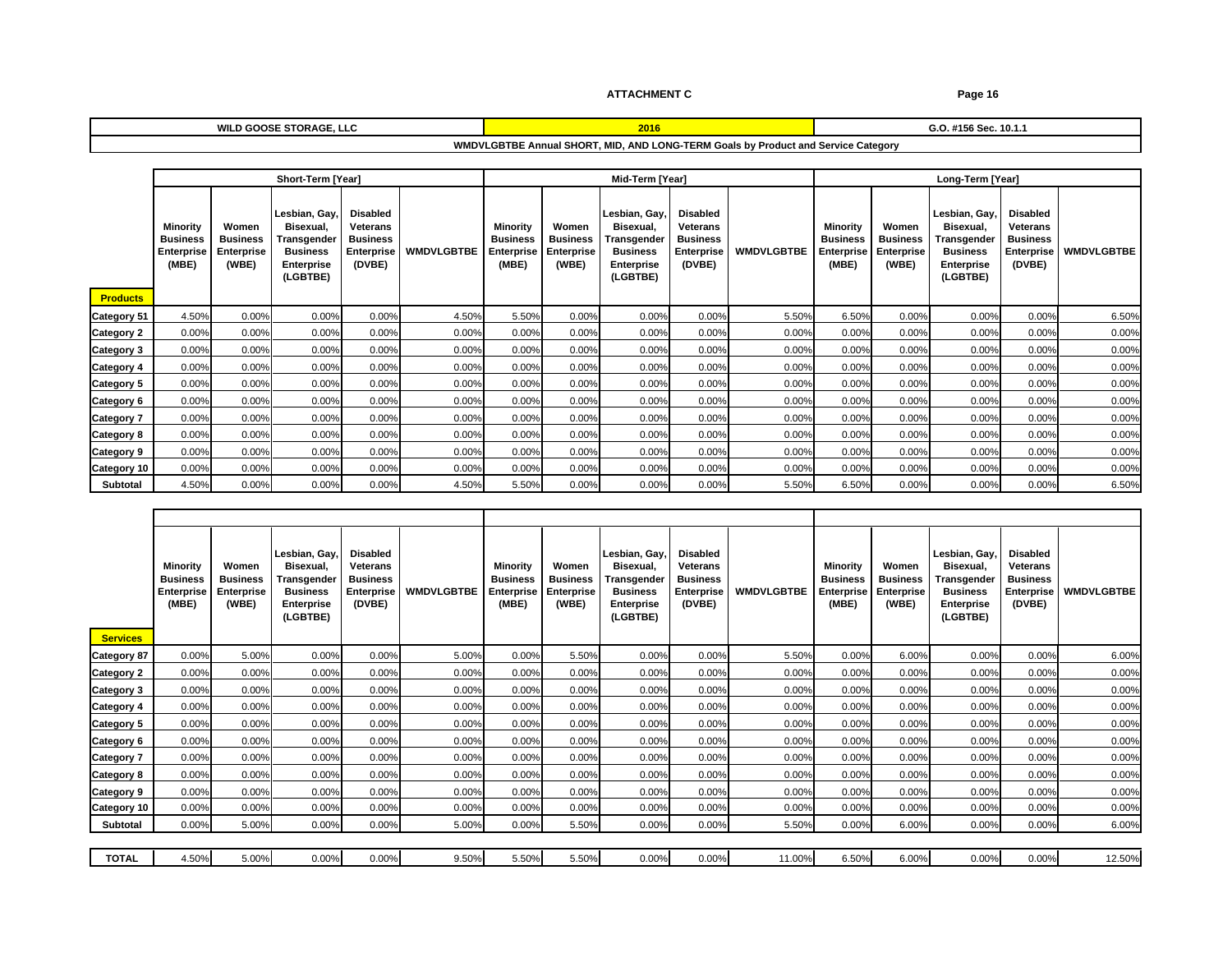#### **G.O. #156 Sec. 10.1.2 WILD GOOSE STORAGE, LLC Description of WMDVLGBTBE Planned Program Activities for the Next Calendar Year 2016**

#### **Internal program activities**

Wild Goose has only one operating facility in California; the main storage site in Butte County. Procurement activites are extremely limited there, as the needs of the facility have moved more towards continued operating as opposed to expansion. The required nature of goods has also changed and allowed for increased WMDVLGBTBE percent use. The Gas Storage market tends to be volatile, and thus WMDVLGBTBE spending will also be based on customer demand for Gas Storage use. This was explained earlier under Section 9.1.4. when describing how this impacted lube oil purchase in 2016. Due to the limited number of purchases that are made, the employment of a full time procurement specialist is not justified. The Manager, U.S. Engineering and Operations, and the Executive Assistant, in conjunction with the Plant Production Coordinator, will continue to work on due dilligence as far as making the local supply network aware of various materials and service opportunities.

In the area of Capacity Building, Wild Goose, as a small utility has only so much leverage to be able to affect change in this area. The specialized nature of some of the equipment as well as the processes unique to Gas Storage make it difficult in some instances to be able to spread out the supplier base. When undertaking large development / capital projects at Wild Goose, it typically necessitates the use of high capacity equipment, and unique technical skills / contractor labor. Goods and services that aren't readily available from WMDVLGBTBE companies. The proprietary nature of our business definitely limits our ability to be more aggressive in this area. That being said, Wild Goose continues to investigate WMDVLGBTBE companies in the area to see if they'd be a possible fit for future use. A representative for Wild Goose attended the Small Business Expo in Fresno California, on October 4, 2016, and set up a booth to aid with networking.

Wild Goose runs the Supplier Diversity Program jointly between the Calgary Head Office and the facility. The ability for Wild Goose to expand its mandate in this area requires both local and Head Office support. As discussed, the newly appointed Vice President of Engineering and Operations for Niska Gas Storage / Wild Goose, was given an overview of the program and the associated importance. We continue to focus our efforts upon doing what we can to expand the supplier base in the Wild Goose area as well as increasing business ties with the small and relatively non-diverse business communuity. We are aware that this is a worthy goal and will continue to strive to make progress in this area with the resources that we have at our disposal.

### **External program activities**

Wild Goose has acquired and will continue its membership in Supplier Diversity trade associations in the Sacramento Valley area, such as the Sacramento Regional Business Partnership and the Sacramento Hispanic, Asian and Black Chambers of Commerce. Wild Goose was represented at the Small Business Enterprise Expo in Fresno, on October 4, and will continue in its efforts to participate in such events, and support other programs related to supplier diversity.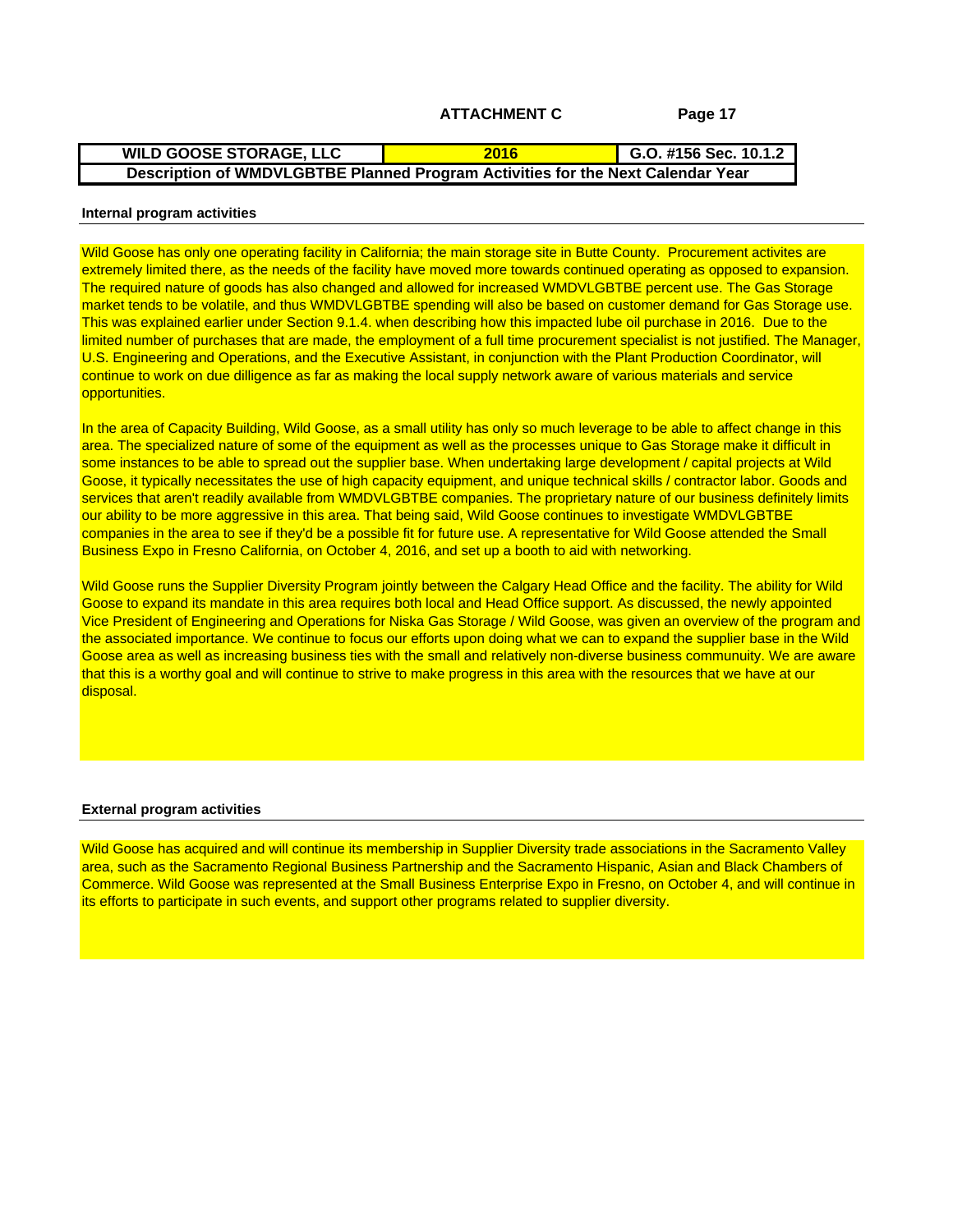Wild Goose will continue to monitor expenditures in the categories where utilization of diverse suppliers' has been historically low. We will continue to monitor accounting reports in order to identify the magnitude of expenditures in these areas and determine if our efforts may have a tangible impact. Although we hope to take advantage of opportunities in these areas, it is our intent to focus our supplier diversity efforts where we can maximize our expenditures with verified suppliers regardless of category.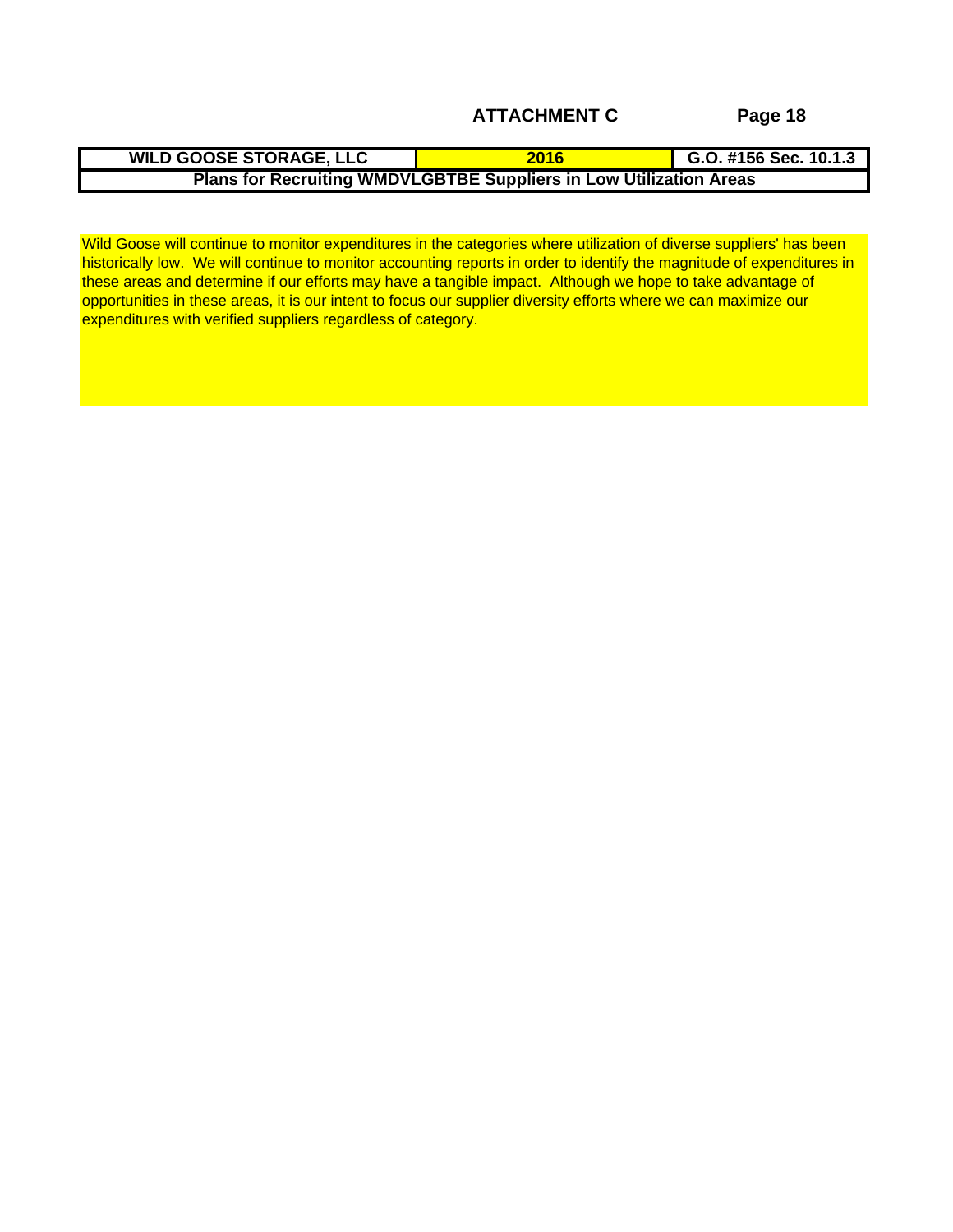| $\frac{1}{1}$<br>e Storage<br>e. LLC<br>. IIQ GOOSE |                                                                      | 10.1.4<br>ີ<br>ט.ט.<br>JU JGL. |
|-----------------------------------------------------|----------------------------------------------------------------------|--------------------------------|
| 18/11/11/1<br><b>Plans for Recruiting WMD</b>       | <b>DVLGBTBE</b><br>.<br>$\sim$ Whore $\sim$<br>---<br>$\blacksquare$ | nere Unavailable               |

This is a challenge for Wild Goose due to proximity of their operation and nature of the business. However, Wild Goose will keep this initiative in mind when seeking suppliers / contractors, and make efforts to recruit WMDVLGBTBE's from areas that previously have not been available. Wild Goose will take the opportunity, when available, to express their desire to the supplier / contractor community in utilizing WMDVLGBTBE companies for their needs. The control of the control of the control of the control of the control of the control of the control of the control of the control of the control of the control of the control of the control of the control of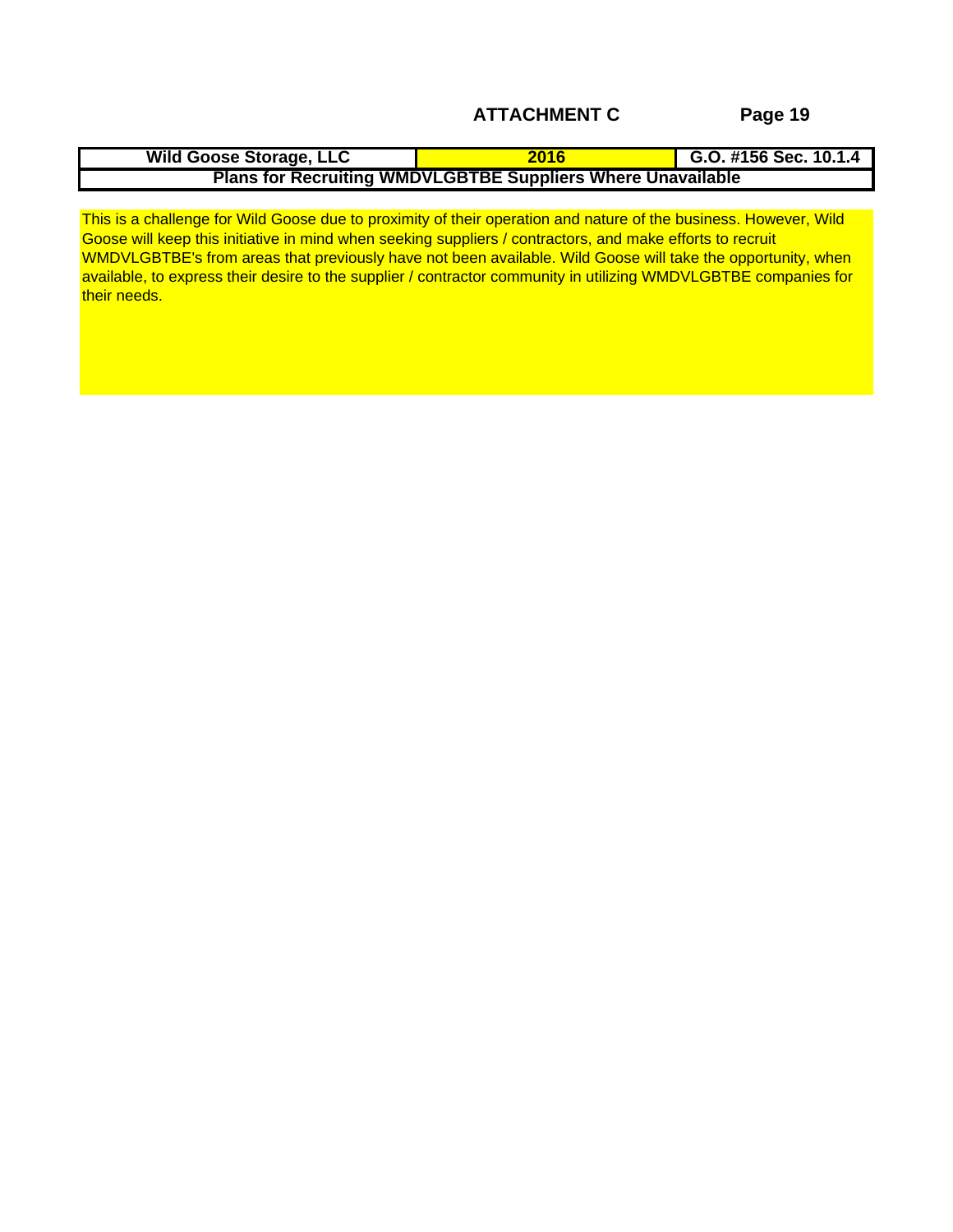| <b>WILD GOOSE STORAGE, LLC</b> | $\degree$ #156 Sec. 10.1.5      |
|--------------------------------|---------------------------------|
| <b>Plans for Encouraging</b>   | TINULGBTBE Suppliers            |
| n Drim.                        | ◦Contractors to Subcontract WMD |

Wild Goose has supplied prime contractors with pamphlets provided by Supplier Clearinghouse and with a copy of GO156. Wild Goose continues to encourage its prime suppliers and contractors to contact the Office of Small and Minority Business for a list of certified WMDVLGBTBE's not currently verified by the Clearinghouse. The program administrator will continue to assist plant personnel that have procurement authority to encourage prime contractors to include verified minority suppliers.